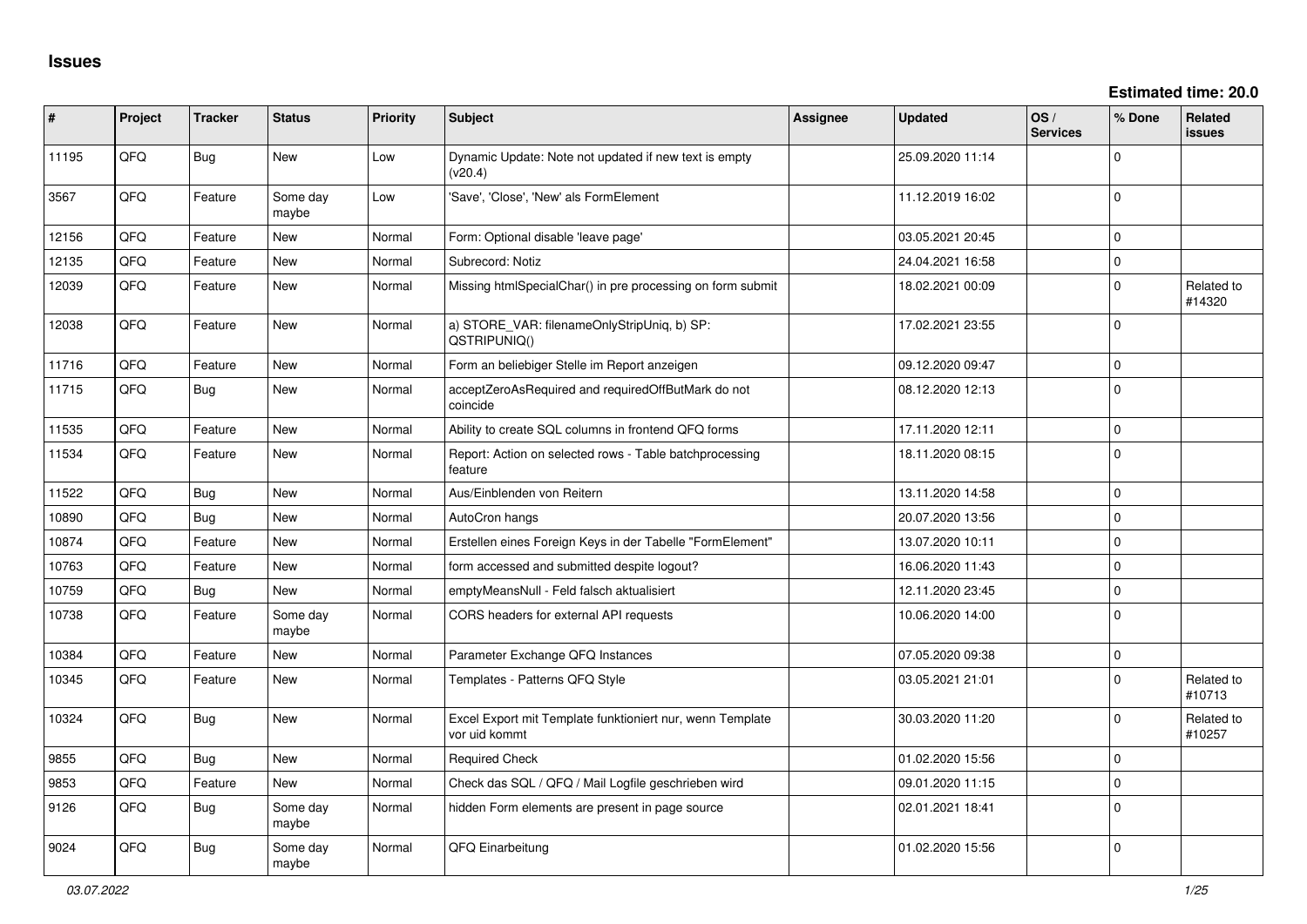| $\vert$ # | Project | <b>Tracker</b> | <b>Status</b>     | <b>Priority</b> | <b>Subject</b>                                                                       | <b>Assignee</b> | <b>Updated</b>   | OS/<br><b>Services</b> | % Done      | Related<br><b>issues</b> |
|-----------|---------|----------------|-------------------|-----------------|--------------------------------------------------------------------------------------|-----------------|------------------|------------------------|-------------|--------------------------|
| 9020      | QFQ     | <b>Bug</b>     | Some day<br>maybe | Normal          | radio mit buttonClass und dynamicUpdate lassen sich nicht<br>kombinieren             |                 | 11.12.2019 16:01 |                        | $\Omega$    |                          |
| 8056      | QFQ     | Feature        | Some day<br>maybe | Normal          | Termin Organisation (Reservation)                                                    |                 | 01.02.2020 23:19 |                        | $\Omega$    | Related to<br>#8658      |
| 7921      | QFQ     | Feature        | Some day<br>maybe | Normal          | Rest API Export: URL kuerzer machen                                                  |                 | 01.02.2020 23:19 |                        | $\Omega$    |                          |
| 7402      | QFQ     | <b>Bug</b>     | Some day<br>maybe | Normal          | thumbnail cache: outdated picture when permission denied<br>and permission resolved. |                 | 01.02.2020 23:20 |                        | $\Omega$    |                          |
| 7281      | QFQ     | <b>Bug</b>     | Some day<br>maybe | Normal          | Subrecords: on large screen separator line too short                                 |                 | 01.02.2020 23:19 |                        | $\Omega$    |                          |
| 7278      | QFQ     | Feature        | Some day<br>maybe | Normal          | Form: Wert vordefinieren der immer gesetzt wird                                      |                 | 02.05.2021 09:27 |                        | $\Omega$    |                          |
| 7229      | QFQ     | Feature        | Some day<br>maybe | Normal          | New FormElement.type: Button                                                         |                 | 01.02.2021 12:32 |                        | $\mathbf 0$ |                          |
| 7108      | QFQ     | Feature        | Some day<br>maybe | Normal          | QFQ Wrap Elements                                                                    |                 | 11.12.2019 16:01 |                        | $\Omega$    |                          |
| 7106      | QFQ     | Feature        | Some day<br>maybe | Normal          | Beispiel Nummerierung von Rows in Report                                             |                 | 11.12.2019 16:01 |                        | $\Omega$    |                          |
| 7105      | QFQ     | Feature        | Some day<br>maybe | Normal          | Beispiel wie man in einer zweiten Tabelle speichert.                                 |                 | 11.12.2019 16:01 |                        | $\mathbf 0$ |                          |
| 7104      | QFQ     | Feature        | Some day<br>maybe | Normal          | Manual: hint about escaping if '\r' appears in mail body                             |                 | 11.12.2019 16:01 |                        | $\Omega$    |                          |
| 7101      | QFQ     | Bug            | Some day<br>maybe | Normal          | 'form' in SIP and 'report' - breaks                                                  |                 | 01.02.2020 23:20 |                        | $\Omega$    |                          |
| 7100      | QFQ     | Feature        | Some day<br>maybe | Normal          | Download: log access, max downloads, time limit                                      |                 | 01.02.2020 23:19 |                        | $\mathbf 0$ |                          |
| 6992      | QFQ     | Feature        | Some day<br>maybe | Normal          | DB exception: Syntax Highlight                                                       |                 | 11.12.2019 16:01 |                        | 0           | Related to<br>#5450      |
| 6704      | QFQ     | Feature        | Some day<br>maybe | Normal          | Upload Mode: Bilder in Notizen rechts sollen aktuellen<br>Upload repräsentieren.     |                 | 01.02.2020 23:19 |                        | $\Omega$    | Related to<br>#3264      |
| 6515      | QFQ     | Feature        | Some day<br>maybe | Normal          | Formular: Felder dynamisch ein/ausblenden                                            |                 | 11.12.2019 16:02 |                        | $\Omega$    |                          |
| 6299      | QFQ     | Feature        | Some day<br>maybe | Normal          | Attack detection: log table with invalid SIP access                                  |                 | 11.12.2019 16:02 |                        | $\Omega$    | Related to<br>#3947      |
| 6288      | QFQ     | Feature        | Some day<br>maybe | Normal          | Best Practice: Erklaeren wie man ein Formular ganz in<br>'weiss' erstellen kann      |                 | 11.12.2019 16:02 |                        | $\mathbf 0$ |                          |
| 6084      | QFQ     | Feature        | Some day<br>maybe | Normal          | New escape type: 'D' - convert date                                                  |                 | 01.02.2020 23:19 |                        | $\Omega$    |                          |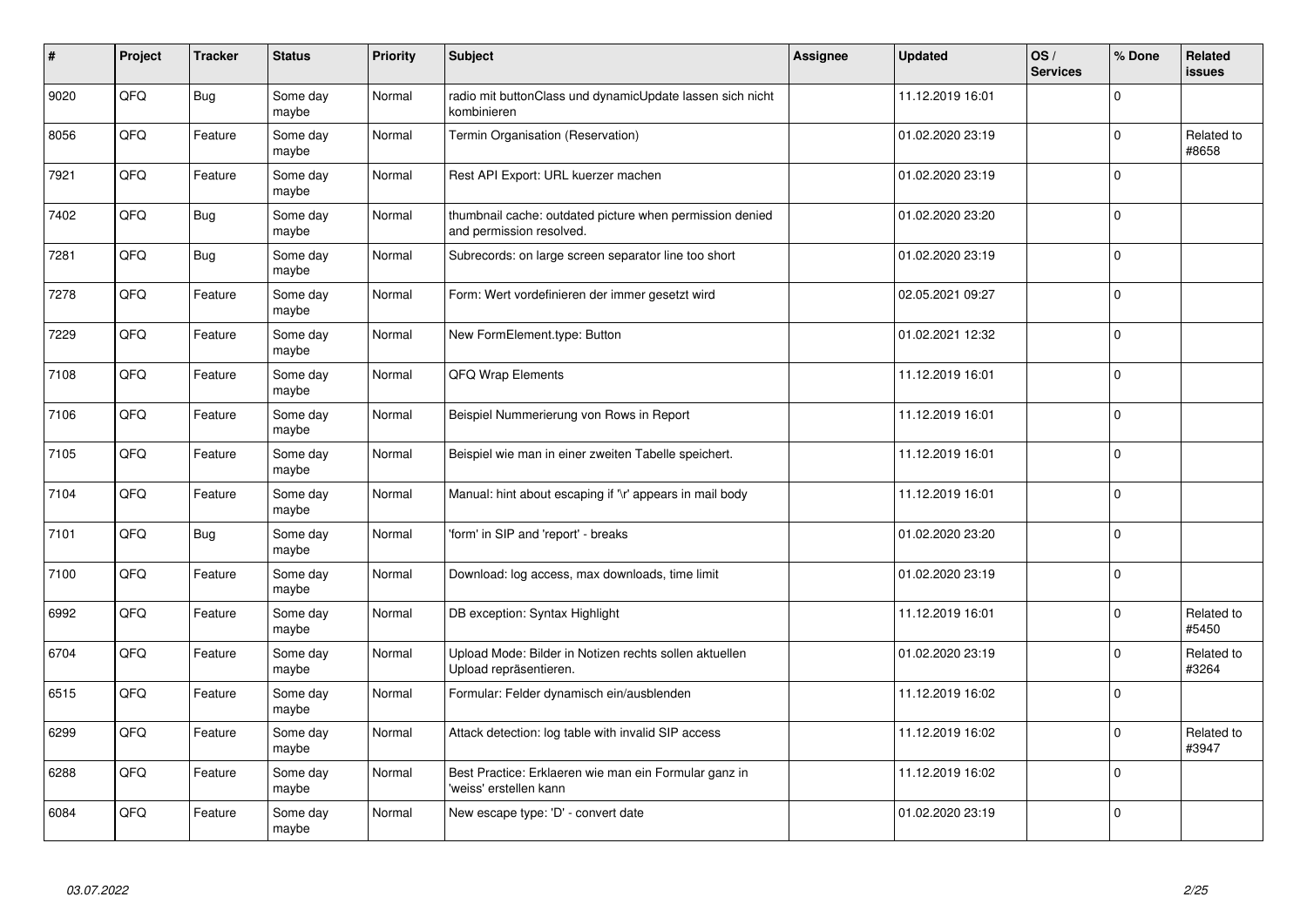| $\vert$ # | Project | <b>Tracker</b> | <b>Status</b>     | <b>Priority</b> | <b>Subject</b>                                                                        | <b>Assignee</b> | <b>Updated</b>   | OS/<br><b>Services</b> | % Done      | Related<br><b>issues</b> |
|-----------|---------|----------------|-------------------|-----------------|---------------------------------------------------------------------------------------|-----------------|------------------|------------------------|-------------|--------------------------|
| 6083      | QFQ     | Feature        | Some day<br>maybe | Normal          | Dynamic Update: Value Check via SQL                                                   |                 | 11.12.2019 16:02 |                        | $\Omega$    |                          |
| 5923      | QFQ     | Feature        | Some day<br>maybe | Normal          | fillStoreSystemBySqlLate                                                              |                 | 01.02.2020 23:19 |                        | $\Omega$    |                          |
| 5895      | QFQ     | Feature        | Some day<br>maybe | Normal          | Tutorial: List of all QFQ Features                                                    |                 | 01.02.2020 23:19 |                        | $\Omega$    |                          |
| 5893      | QFQ     | Feature        | Some day<br>maybe | Normal          | Edit on double-click                                                                  |                 | 01.02.2020 23:19 |                        | $\Omega$    | Related to<br>#5894      |
| 5892      | QFQ     | Feature        | Some day<br>maybe | Normal          | QFQ should use T3 API to manipulate FE GROUP<br>membership                            |                 | 01.02.2020 23:20 |                        | $\Omega$    |                          |
| 5877      | QFQ     | Bug            | Some day<br>maybe | Normal          | FE.type=note:bsColumn strange behaviour                                               |                 | 01.02.2020 23:19 |                        | $\Omega$    |                          |
| 5851      | QFQ     | Feature        | Some day<br>maybe | Normal          | Queue System implementieren: MQTT, RabbitMQ                                           |                 | 01.02.2020 23:20 |                        | $\Omega$    | Related to<br>#5715      |
| 5850      | QFQ     | Feature        | Some day<br>maybe | Normal          | Deployment: In QFQ Doc best practice fuer zeitgemaesses<br>Deployment beschreiben     |                 | 01.02.2020 23:20 |                        | $\Omega$    |                          |
| 5805      | QFQ     | Feature        | Some day<br>maybe | Normal          | TypeAHead SQL value instead of key stored                                             |                 | 01.02.2020 23:19 |                        | $\Omega$    | Related to<br>#5444      |
| 5783      | QFQ     | Feature        | Some day<br>maybe | Normal          | <b>BPMN View/Edit</b>                                                                 |                 | 11.12.2019 16:02 |                        | $\Omega$    |                          |
| 5455      | QFQ     | Feature        | Some day<br>maybe | Normal          | Mail Redirects grld abhaengig                                                         |                 | 01.02.2020 23:20 |                        | $\mathbf 0$ |                          |
| 5452      | QFQ     | Feature        | Some day<br>maybe | Normal          | Thumbnails from PDF: bad quality                                                      |                 | 01.02.2020 23:20 |                        | $\mathbf 0$ |                          |
| 5342      | QFQ     | Feature        | Some day<br>maybe | Normal          | link - with HTML Attributes                                                           |                 | 01.02.2020 23:20 |                        | $\Omega$    | Related to<br>#14077     |
| 5160      | QFQ     | Feature        | Some day<br>maybe | Normal          | QFQ collaborative / together.js, ShareJS, y-js, collaborative,                        |                 | 11.12.2019 16:02 |                        | $\mathbf 0$ |                          |
| 5129      | QFQ     | Feature        | Some day<br>maybe | Normal          | Reports: SQL fuer x Achse und y Achse                                                 |                 | 11.12.2019 16:02 |                        | $\Omega$    |                          |
| 4974      | QFQ     | Feature        | Some day<br>maybe | Normal          | Long polling - inform all listening clients of changes                                |                 | 11.12.2019 16:02 |                        | $\Omega$    |                          |
| 4816      | QFQ     | Feature        | Some day<br>maybe | Normal          | Templates for QFQ Reports (Tables, Radios, )                                          |                 | 01.02.2020 23:20 |                        | $\Omega$    |                          |
| 4719      | QFQ     | Feature        | Some day<br>maybe | Normal          | Custom Message in Client in case of 'Browser tab close,<br>modification will be lost' |                 | 01.02.2020 23:20 |                        | $\mathbf 0$ |                          |
| 4640      | QFQ     | Feature        | Some day<br>maybe | Normal          | Rename System Forms                                                                   |                 | 01.02.2020 23:20 |                        | $\Omega$    |                          |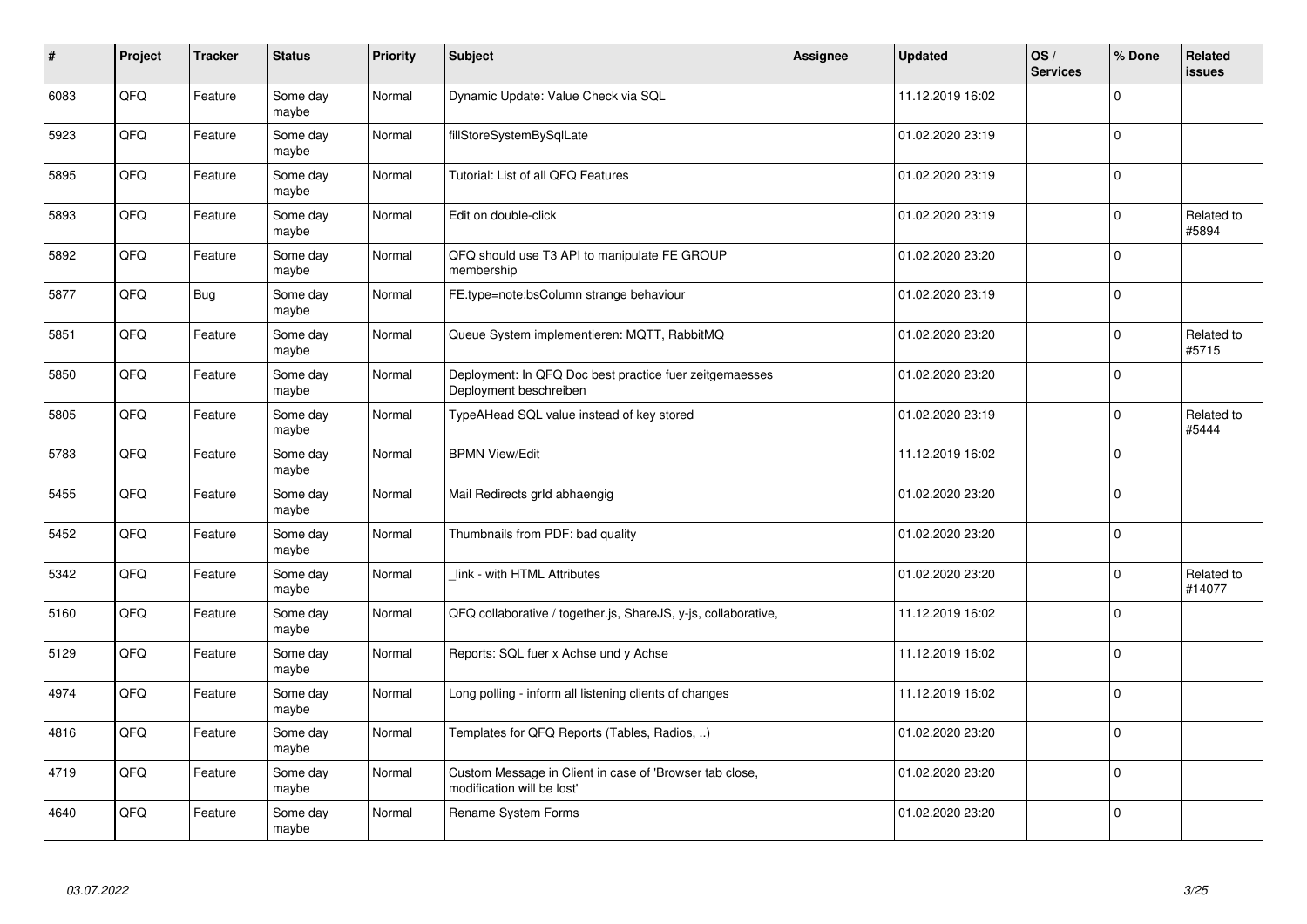| ∦    | Project | <b>Tracker</b> | <b>Status</b>     | <b>Priority</b> | Subject                                                                                                                                                       | Assignee | <b>Updated</b>   | OS/<br><b>Services</b> | % Done      | Related<br><b>issues</b>                    |
|------|---------|----------------|-------------------|-----------------|---------------------------------------------------------------------------------------------------------------------------------------------------------------|----------|------------------|------------------------|-------------|---------------------------------------------|
| 4627 | QFQ     | Feature        | Some day<br>maybe | Normal          | dbupdate: all tables - check 'create', 'modified' if it is possible<br>to change to default 'CURRENT_TIMESTAMP' and modified<br>'ON UPDATE CURRENT_TIMESTAMP' |          | 01.02.2020 23:20 |                        | $\Omega$    |                                             |
| 4626 | QFQ     | Feature        | Some day<br>maybe | Normal          | Mobile View: 'classBody=qfq-form-right' makes no sense                                                                                                        |          | 01.02.2020 23:20 |                        | $\mathbf 0$ |                                             |
| 4551 | QFQ     | Feature        | Some day<br>maybe | Normal          | Set 'pills' via dynamicUpdate to show/hide/disabled                                                                                                           |          | 01.02.2020 23:20 |                        | $\Omega$    | Related to<br>#3752                         |
| 4546 | QFQ     | <b>Bug</b>     | Some day<br>maybe | Normal          | NH: SIP storage is destroyed                                                                                                                                  |          | 01.02.2020 23:20 |                        | $\Omega$    |                                             |
| 4536 | QFQ     | Feature        | Some day<br>maybe | Normal          | FE upload: problem with delete if mutliple uploads an<br>FE.name="                                                                                            |          | 01.02.2020 23:20 |                        | $\Omega$    |                                             |
| 4446 | QFQ     | Feature        | Some day<br>maybe | Normal          | New FE get same feldContainerId as last modifed FE                                                                                                            |          | 01.02.2020 23:20 |                        | $\Omega$    |                                             |
| 4445 | QFQ     | Feature        | Some day<br>maybe | Normal          | template group: Option to simulate fieldset                                                                                                                   |          | 28.06.2021 14:11 |                        | $\Omega$    |                                             |
| 4444 | QFQ     | Feature        | Some day<br>maybe | Normal          | FE.type=upload: detect mime type                                                                                                                              |          | 11.12.2019 16:02 |                        | $\Omega$    | Related to<br>#4303                         |
| 4443 | QFQ     | Feature        | Some day<br>maybe | Normal          | Form: multiple secondary tables                                                                                                                               |          | 01.02.2020 23:20 |                        | $\Omega$    |                                             |
| 4442 | QFQ     | Feature        | Some day<br>maybe | Normal          | Special Column Name: _link - new symbol G (Glyph) to<br>choose any available symbol                                                                           |          | 11.12.2019 16:02 |                        | $\mathbf 0$ |                                             |
| 4441 | QFQ     | Bug            | Some day<br>maybe | Normal          | \$_SERVER Vars sollten nur aus dem Store genommen<br>werden - Code entsprechend anpassen.                                                                     |          | 11.12.2019 16:02 |                        | $\Omega$    |                                             |
| 4440 | QFQ     | Feature        | Some day<br>maybe | Normal          | Manual.rst: explain how to. expand PHP Session to 4h                                                                                                          |          | 11.12.2019 16:02 |                        | $\Omega$    |                                             |
| 4439 | QFQ     | Feature        | Some day<br>maybe | Normal          | Log: report all actions fired by an FE Element, incl. the<br>original directive (slaveld, sqllnsert, )                                                        |          | 01.02.2020 23:20 |                        | $\Omega$    | Related to<br>#4432,<br>Related to<br>#5458 |
| 4435 | QFQ     | Feature        | Some day<br>maybe | Normal          | Report: striptags - specify allowed tags                                                                                                                      |          | 01.02.2020 23:20 |                        | $\Omega$    |                                             |
| 4433 | QFQ     | Feature        | Some day<br>maybe | Normal          | Log when SIP will be destroyed by QFQ for any (security)<br>reason                                                                                            |          | 01.02.2020 23:20 |                        | $\Omega$    | Related to<br>#4432,<br>Related to<br>#5458 |
| 4194 | QFQ     | Feature        | In Progress       | Normal          | Bootstrap 4 ist jetzt offiziel                                                                                                                                |          | 03.05.2021 20:47 |                        | $\mathbf 0$ | Related to<br>#10114                        |
| 4138 | QFQ     | Bug            | Some day<br>maybe | Normal          | style fehlt                                                                                                                                                   |          | 11.12.2019 16:03 |                        | $\mathbf 0$ |                                             |
| 4122 | QFQ     | i Bug          | Some day<br>maybe | Normal          | file: Render Mode hat keinen Effekt                                                                                                                           |          | 11.12.2019 16:03 |                        | 0           |                                             |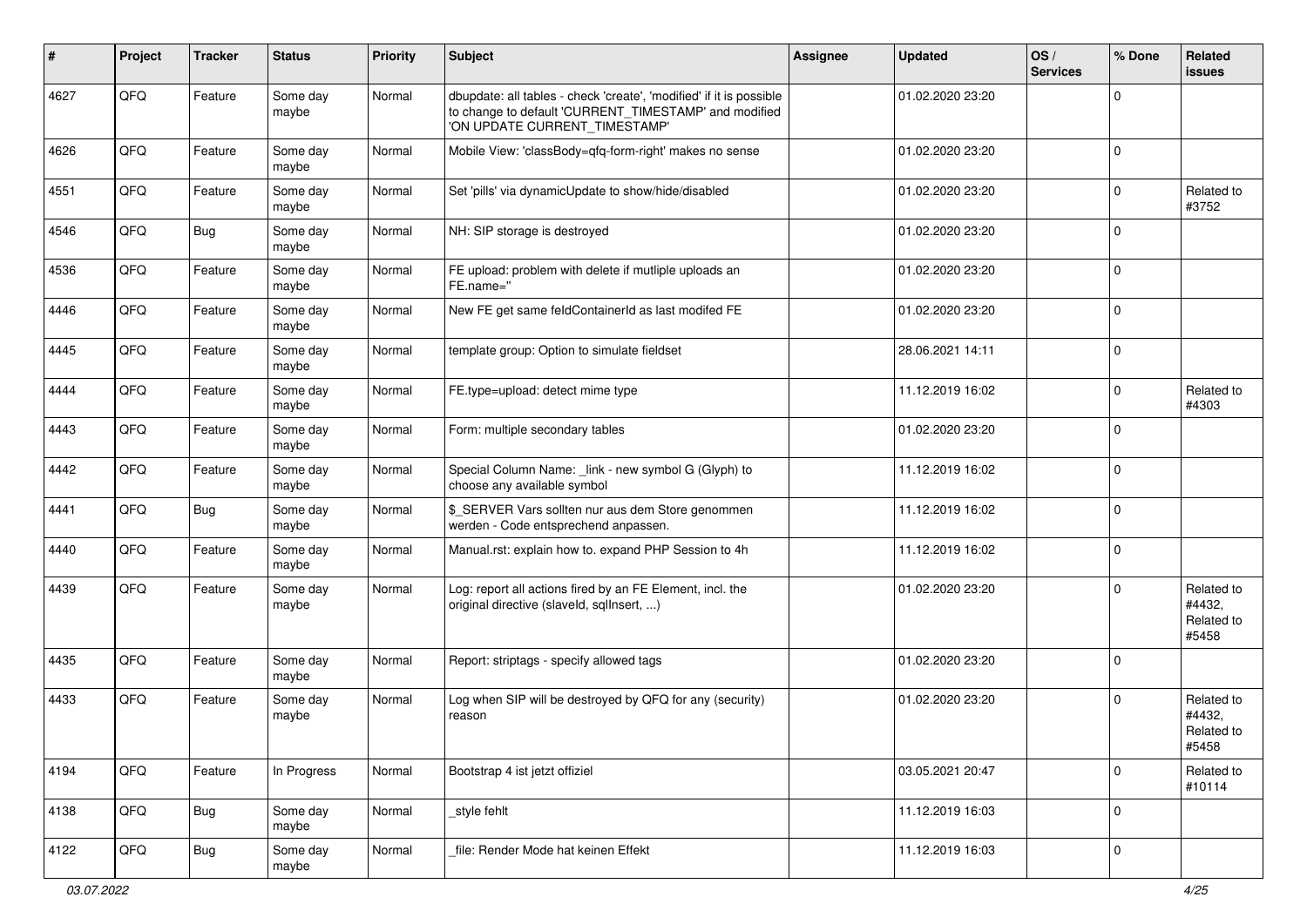| $\pmb{\#}$ | Project | <b>Tracker</b> | <b>Status</b>     | <b>Priority</b> | <b>Subject</b>                                                                                                                                           | <b>Assignee</b> | <b>Updated</b>                     | OS/<br><b>Services</b> | % Done      | Related<br><b>issues</b>                    |
|------------|---------|----------------|-------------------|-----------------|----------------------------------------------------------------------------------------------------------------------------------------------------------|-----------------|------------------------------------|------------------------|-------------|---------------------------------------------|
| 4027       | QFQ     | Feature        | Some day<br>maybe | Normal          | Missing: orange 'check' / 'bullet'                                                                                                                       |                 | 11.12.2019 16:03                   |                        | $\Omega$    |                                             |
| 3880       | QFQ     | Feature        | Some day<br>maybe | Normal          | Form 'Form': anlegen einer Tabelle                                                                                                                       |                 | 14.01.2021 10:12                   |                        | $\mathbf 0$ |                                             |
| 3879       | QFQ     | Feature        | Some day<br>maybe | Normal          | Form 'FormElement': Beim Feld 'name' rechts in der Notiz<br>einen Link einblenden - a) aktuelle Definition anzeigen, b)<br>Spalte in der Tabelle anlegen |                 | 11.12.2019 16:03                   |                        | $\Omega$    |                                             |
| 3878       | QFQ     | Feature        | Some day<br>maybe | Normal          | Form 'FormElement': Spalte 'name' typeAhead mit<br>Spaltennamen der Primarytable.                                                                        |                 | 11.12.2019 16:03                   |                        | $\Omega$    |                                             |
| 3646       | QFQ     | Feature        | Some day<br>maybe | Normal          | Moeglichkeit HTML Tags in Reports auszugeben (zu<br>enkodieren: htmlspecialchars)                                                                        |                 | 11.12.2019 16:02                   |                        | $\mathbf 0$ | Related to<br>#14320                        |
| 3617       | QFQ     | Feature        | Some day<br>maybe | Normal          | Load javascripts at bottom                                                                                                                               |                 | 11.12.2019 16:02                   |                        | $\Omega$    |                                             |
| 3495       | QFQ     | Feature        | Some day<br>maybe | Normal          | Predifined Parameter werden nicht in '+' (add new record)<br>SIP gerendert.                                                                              |                 | 11.12.2019 16:02                   |                        | $\Omega$    |                                             |
| 2950       | QFQ     | Feature        | Some day<br>maybe | Normal          | Inhalt QFQ Records als File                                                                                                                              |                 | 11.12.2019 16:03                   |                        | $\Omega$    |                                             |
| 1510       | QFQ     | Feature        | Some day<br>maybe | Normal          | jquery von google laden, falls das nicht geht lokal                                                                                                      |                 | 11.12.2019 16:03                   |                        | $\mathbf 0$ |                                             |
| 1253       | QFQ     | Feature        | Some day<br>maybe | Normal          | QF: Colorpicker                                                                                                                                          |                 | 11.12.2019 16:03                   |                        | $\mathbf 0$ |                                             |
| 1251       | QFQ     | Feature        | Some day<br>maybe | Normal          | QF: Combo                                                                                                                                                |                 | 11.12.2019 16:03                   |                        | $\Omega$    |                                             |
| 1234       | QFQ     | Feature        | Some day<br>maybe | Normal          | QF: Record numbering: Im Grid soll in Spalte 1 optional die<br>laufende Nummer der Records angezeigt werden.                                             |                 | 01.02.2020 23:20                   |                        | $\Omega$    |                                             |
| 955        | QFQ     | Feature        | Some day<br>maybe | Normal          | QF: Notizen vor/nach dem Form                                                                                                                            |                 | 01.02.2020 23:20                   |                        | $\Omega$    |                                             |
| 10766      | QFQ     | Bug            | New               | High            | Radiobutton / parameter.buttonClass=btn-default: dynamic<br>update                                                                                       |                 | 03.05.2021 21:12                   |                        | $\Omega$    | Related to<br>#11237                        |
| 10114      | QFQ     | Feature        | <b>New</b>        | High            | Symbol (Link): 'G:' (Glyphicon) replaced by 'i:' (icon)                                                                                                  |                 | 07.12.2021 17:19                   |                        | $\Omega$    | Related to<br>#3797,<br>Related to<br>#4194 |
| 11850      | QFQ     | Feature        | New               | Urgent          | Wizard Form: basierend auf einer Tabelle eine Form<br>anlegen.                                                                                           |                 | 03.05.2021 21:12                   |                        |             | Blocked by<br>#8082                         |
| 880        | QFQ     | Feature        | Some day<br>maybe | Urgent          | Security: PHP, SQL Injection, XSS                                                                                                                        |                 | 03.05.2021 21:14                   |                        | $\mathbf 0$ | Related to<br>#14320                        |
| 1623       | QFQ     | Feature        | Some day<br>maybe | Normal          | RealURL                                                                                                                                                  |                 | 11.12.2019 16:03                   |                        | 30          |                                             |
| 14185      | QFQ     | Feature        | New               | Normal          | External/Autocron.php - better suitable directory                                                                                                        |                 | Support: System   28.05.2022 11:03 |                        | 0           |                                             |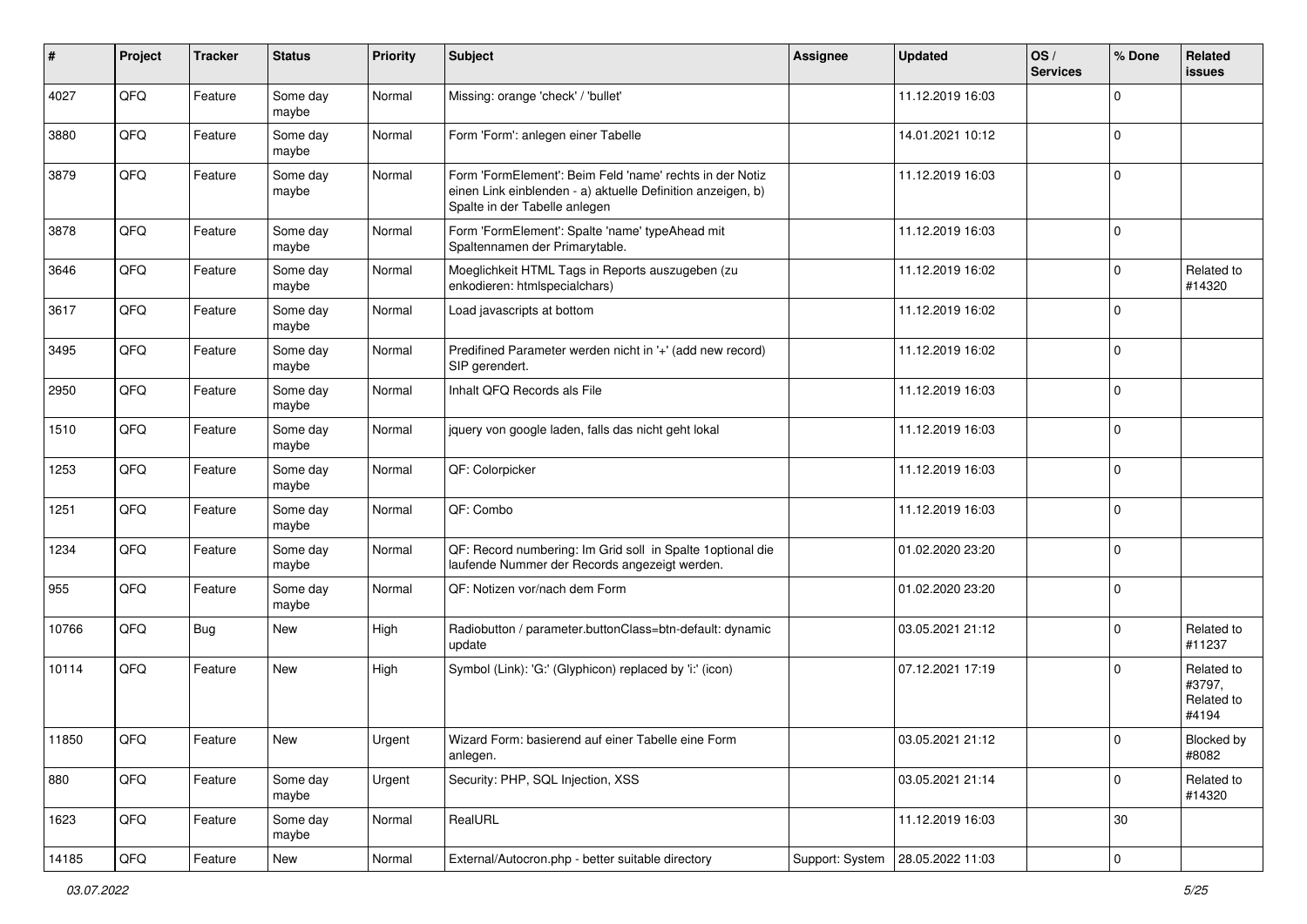| ∦     | Project | <b>Tracker</b> | <b>Status</b>     | <b>Priority</b> | Subject                                                                            | <b>Assignee</b> | <b>Updated</b>   | OS/<br><b>Services</b> | % Done      | Related<br>issues                                                      |
|-------|---------|----------------|-------------------|-----------------|------------------------------------------------------------------------------------|-----------------|------------------|------------------------|-------------|------------------------------------------------------------------------|
| 13647 | QFQ     | <b>Bug</b>     | <b>New</b>        | Normal          | Autofocus funktioniert nicht auf Chrome                                            | Benjamin Baer   | 19.03.2022 17:44 |                        | $\Omega$    |                                                                        |
| 13528 | QFQ     | Bug            | <b>New</b>        | Normal          | gfg.io > releases: es wird kein neues Release angelegt                             | Benjamin Baer   | 19.03.2022 17:46 |                        | 0           |                                                                        |
| 12556 | QFQ     | Feature        | <b>New</b>        | Normal          | Pills Title: colored = static or dynamic on allrequiredgiven                       | Benjamin Baer   | 19.03.2022 17:49 |                        | $\Omega$    |                                                                        |
| 12490 | QFQ     | Feature        | New               | Normal          | Loading Plugins in QFQ - see what tinymce does. (lazy<br>loading)                  | Benjamin Baer   | 08.06.2022 10:37 |                        | $\Omega$    | Related to<br>#12611,<br>Related to<br>#10013,<br>Related to<br>#7732  |
| 12476 | QFQ     | Feature        | <b>New</b>        | Normal          | clearMe: a) should trigger 'dirty', b) sticky on textarea resize                   | Benjamin Baer   | 04.01.2022 08:40 |                        | $\Omega$    | Related to<br>#9528                                                    |
| 10003 | QFQ     | Feature        | Priorize          | Normal          | fieldset: stronger visualize group                                                 | Benjamin Baer   | 12.02.2020 08:13 |                        | $\Omega$    |                                                                        |
| 9898  | QFQ     | Bug            | Feedback          | Normal          | Formular trotz Timeout gespeichert                                                 | Benjamin Baer   | 01.02.2020 15:56 |                        | $\Omega$    |                                                                        |
| 9535  | QFQ     | Bug            | Feedback          | Normal          | Report:  AS '_vertical' - column to wide - vertical >> rot45,<br>rot <sub>90</sub> | Benjamin Baer   | 01.02.2020 15:56 |                        | $\mathbf 0$ |                                                                        |
| 9135  | QFQ     | Feature        | Priorize          | Normal          | Progress Bar generic / replace old hourglass download<br>popup                     | Benjamin Baer   | 03.01.2022 07:43 |                        | $\Omega$    |                                                                        |
| 9130  | QFQ     | Feature        | Some day<br>maybe | Normal          | tablesorter: Automatic Row numbering / Zeilenummer                                 | Benjamin Baer   | 01.02.2020 23:22 |                        | $\Omega$    |                                                                        |
| 7965  | QFQ     | Feature        | Priorize          | Normal          | Input type 'text' with visual format - currency                                    | Benjamin Baer   | 03.01.2022 07:45 |                        | $\mathbf 0$ |                                                                        |
| 7732  | QFQ     | Feature        | Some day<br>maybe | Normal          | Javascript: Lazy Loading der add on libs                                           | Benjamin Baer   | 08.06.2022 10:38 |                        | $\Omega$    | Related to<br>#12611,<br>Related to<br>#12490,<br>Related to<br>#10013 |
| 7730  | QFQ     | Feature        | Priorize          | Normal          | SELECT Box: title in between                                                       | Benjamin Baer   | 01.02.2020 23:22 |                        | $\mathbf 0$ |                                                                        |
| 6972  | QFQ     | Feature        | Some day<br>maybe | Normal          | Fabric Clipboard / cross browser tab                                               | Benjamin Baer   | 01.02.2020 23:21 |                        | $\Omega$    |                                                                        |
| 6970  | QFQ     | Feature        | Some day<br>maybe | Normal          | tablesorter: default fuer 'sortReset' aendern von 'Ctrl' zu 'Alt'                  | Benjamin Baer   | 01.02.2020 23:21 |                        | $\Omega$    |                                                                        |
| 6870  | QFQ     | Feature        | Priorize          | Normal          | Click on '_link' triggers an API call                                              | Benjamin Baer   | 03.01.2022 08:25 |                        | $\mathbf 0$ |                                                                        |
| 6801  | QFQ     | Feature        | Priorize          | Normal          | Fabric: Maximize / FullIscreen                                                     | Benjamin Baer   | 21.03.2022 09:56 |                        | $\Omega$    |                                                                        |
| 6566  | QFQ     | Bug            | Priorize          | Normal          | Link Function 'delete': provided parameter missing on page<br>reload               | Benjamin Baer   | 03.01.2022 08:08 |                        | $\mathbf 0$ |                                                                        |
| 6224  | QFQ     | Feature        | Priorize          | Normal          | Dynamic update: fade in/out fields                                                 | Benjamin Baer   | 21.03.2022 09:50 |                        | $\mathbf 0$ |                                                                        |
| 6140  | QFQ     | <b>Bug</b>     | Priorize          | Normal          | QFQ DnD Sort: Locked fields                                                        | Benjamin Baer   | 21.03.2022 09:56 |                        | $\mathbf 0$ |                                                                        |
| 5562  | QFQ     | Feature        | Priorize          | Normal          | Drag'n'Drop fuer Uploads                                                           | Benjamin Baer   | 21.03.2022 09:52 |                        | 0           | Related to<br>#9706                                                    |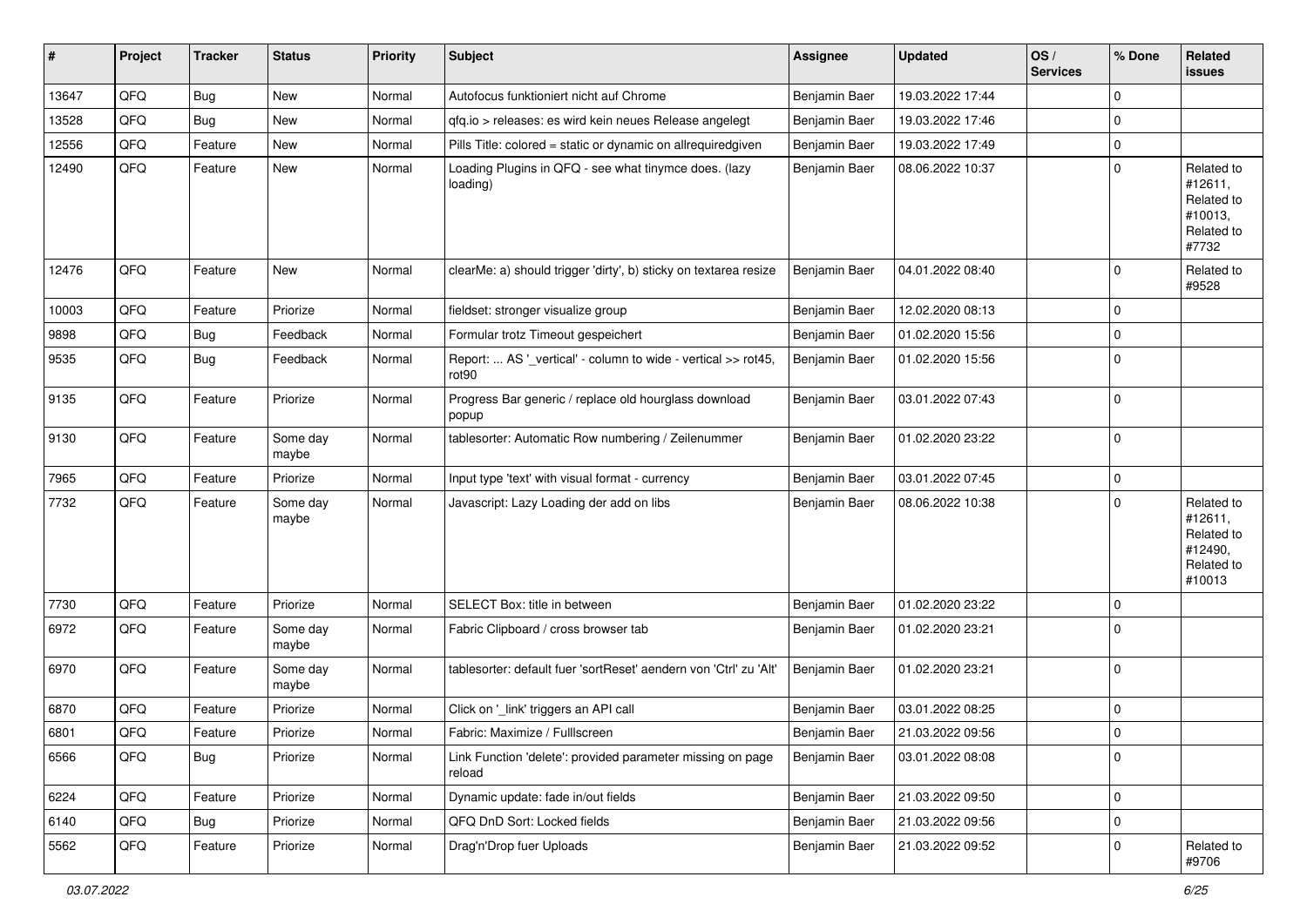| #     | Project | <b>Tracker</b> | <b>Status</b>     | <b>Priority</b> | <b>Subject</b>                                                                                                                                           | <b>Assignee</b>     | <b>Updated</b>   | OS/<br><b>Services</b> | % Done      | Related<br><b>issues</b> |
|-------|---------|----------------|-------------------|-----------------|----------------------------------------------------------------------------------------------------------------------------------------------------------|---------------------|------------------|------------------------|-------------|--------------------------|
| 5389  | QFQ     | Feature        | Some day<br>maybe | Normal          | QFQ Design: Multline label / note                                                                                                                        | Benjamin Baer       | 01.02.2020 23:19 |                        | O           |                          |
| 5366  | QFQ     | Feature        | Priorize          | Normal          | Saving with keyboard shortcuts                                                                                                                           | Benjamin Baer       | 21.03.2022 09:47 |                        | $\mathbf 0$ |                          |
| 5024  | QFQ     | Feature        | Some day<br>maybe | Normal          | Fabric: Generate PDF with edits                                                                                                                          | Benjamin Baer       | 01.02.2020 23:20 |                        | $\Omega$    | Related to<br>#10704     |
| 4457  | QFQ     | Bug            | Priorize          | Normal          | typeahead: pressing return to select an item, saves the form<br>and closes the form.                                                                     | Benjamin Baer       | 03.01.2022 08:01 |                        | $\Omega$    | Related to<br>#4398      |
| 4454  | QFQ     | Bug            | Some day<br>maybe | Normal          | Required Elements: multiple elements in a row - whole row<br>marked if only one input is empty.                                                          | Benjamin Baer       | 01.02.2020 23:20 |                        | $\Omega$    |                          |
| 4420  | QFQ     | Feature        | Some day<br>maybe | Normal          | Client: Local Storage - store the changes of a form, local in<br>the browser.                                                                            | Benjamin Baer       | 11.12.2019 16:02 |                        | $\Omega$    |                          |
| 4398  | QFQ     | <b>Bug</b>     | Some day<br>maybe | Normal          | Typeahead: mouse click in a prefilled input opens a single<br>item dropdown with the current value - click on it seems to<br>set the value, not the key. | Benjamin Baer       | 01.02.2020 23:20 |                        | $\Omega$    | Related to<br>#4457      |
| 3692  | QFQ     | Feature        | Some day<br>maybe | Normal          | QFQ Webseite                                                                                                                                             | Benjamin Baer       | 11.12.2019 16:02 |                        | $\Omega$    | Related to<br>#5033      |
| 3415  | QFQ     | Feature        | Some day<br>maybe | Normal          | FE Login Box Templatefile                                                                                                                                | Benjamin Baer       | 11.12.2019 16:02 |                        | 0           |                          |
| 2063  | QFQ     | Bug            | Some day<br>maybe | Normal          | Pills auf 'inaktiv' setzen falls keine Element auf dem Pill<br>sichtbar sind.                                                                            | Benjamin Baer       | 11.12.2019 16:03 |                        | 0           | Related to<br>#3752      |
| 11237 | QFQ     | <b>Bug</b>     | <b>New</b>        | High            | Radiobutton / parameter.buttonClass= btn-default - kein dirty<br>Trigger                                                                                 | Benjamin Baer       | 03.05.2021 21:12 |                        | $\Omega$    | Related to<br>#10766     |
| 11057 | QFQ     | <b>Bug</b>     | <b>New</b>        | High            | Checkboxes ohne span.checkmark im Report werden<br>ausgeblendet                                                                                          | Benjamin Baer       | 03.05.2021 21:12 |                        | $\Omega$    | Related to<br>#11039     |
| 9548  | QFQ     | Feature        | Feedback          | High            | FormElement: Pattern mismatch - optional report only on<br>focus lost                                                                                    | Benjamin Baer       | 03.05.2021 21:14 |                        | $\Omega$    |                          |
| 7602  | QFQ     | Feature        | ToDo              | High            | Multi Select: with checkboxes                                                                                                                            | Benjamin Baer       | 22.03.2022 09:07 |                        | 0           |                          |
| 2665  | QFQ     | Bug            | Priorize          | Normal          | Dynamic Update funktioniert nicht, wenn beim<br>entsprechenden FormElement eine size angegeben ist.                                                      | Benjamin Baer       | 03.01.2022 08:12 |                        | 30          |                          |
| 8522  | QFQ     | Feature        | Some day<br>maybe | Normal          | build QFQ - npm warnings                                                                                                                                 | Benjamin Baer       | 01.02.2020 23:19 |                        | 50          |                          |
| 7456  | QFQ     | <b>Bug</b>     | Some day<br>maybe | Low             | Todos in Code: solve or make ticket                                                                                                                      | <b>Carsten Rose</b> | 16.09.2021 15:10 |                        | $\mathbf 0$ |                          |
| 3537  | QFQ     | Feature        | Some day<br>maybe | Low             | SHOW COLUMNS FROM tableName - Extend '{{!'<br>definition                                                                                                 | Carsten Rose        | 11.12.2019 16:02 |                        | $\mathbf 0$ |                          |
| 3273  | QFQ     | Feature        | Some day<br>maybe | Low             | Dirty Flag in Form                                                                                                                                       | Carsten Rose        | 11.12.2019 16:02 |                        | $\mathbf 0$ |                          |
| 14371 | QFQ     | Feature        | Priorize          | Normal          | <b>LDAP via REPORT</b>                                                                                                                                   | Carsten Rose        | 19.06.2022 16:37 |                        | 0           |                          |
| 14323 | QFG     | <b>Bug</b>     | In Progress       | Normal          | Report: render=both single - no impact                                                                                                                   | Carsten Rose        | 19.06.2022 18:31 |                        | $\mathbf 0$ |                          |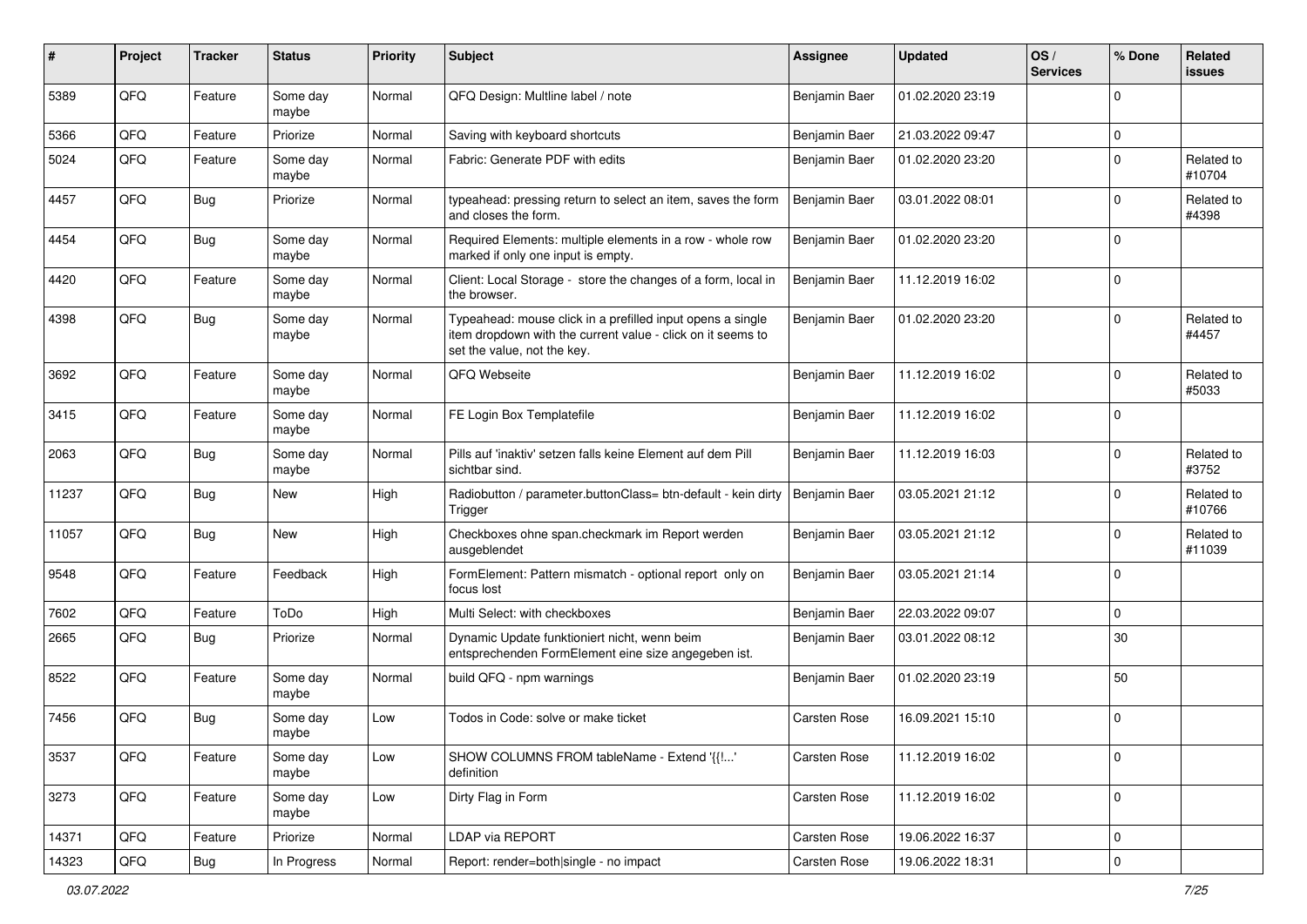| #     | Project | <b>Tracker</b> | <b>Status</b>              | <b>Priority</b> | <b>Subject</b>                                                                           | Assignee            | <b>Updated</b>   | OS/<br><b>Services</b> | % Done       | Related<br>issues                           |
|-------|---------|----------------|----------------------------|-----------------|------------------------------------------------------------------------------------------|---------------------|------------------|------------------------|--------------|---------------------------------------------|
| 14305 | QFQ     | Bug            | <b>New</b>                 | Normal          | Inline Report editing does not create history entries                                    | <b>Carsten Rose</b> | 10.06.2022 11:55 |                        | <sup>0</sup> |                                             |
| 14304 | QFQ     | Bug            | <b>New</b>                 | Normal          | table sorter view safer does not work                                                    | Carsten Rose        | 10.06.2022 11:49 |                        | $\Omega$     |                                             |
| 14290 | QFQ     | Feature        | Priorize                   | Normal          | FormEditor: Show Table Definition                                                        | <b>Carsten Rose</b> | 19.06.2022 16:37 |                        | $\Omega$     |                                             |
| 14283 | QFQ     | Bug            | Priorize                   | Normal          | HEIC / HEIF convert doesn't trigger                                                      | <b>Carsten Rose</b> | 19.06.2022 16:37 |                        | $\Omega$     |                                             |
| 14233 | QFQ     | <b>Bug</b>     | <b>New</b>                 | Normal          | AS _link: question - HTML is not rendered                                                | Carsten Rose        | 28.05.2022 11:02 |                        | $\Omega$     |                                             |
| 14175 | QFQ     | <b>Bug</b>     | In Progress                | Normal          | Opening a form with no QFQ Session cookie fails                                          | <b>Carsten Rose</b> | 03.06.2022 10:40 |                        | $\Omega$     |                                             |
| 14091 | QFQ     | Bug            | <b>New</b>                 | Normal          | inconsistent template path for twig                                                      | Carsten Rose        | 19.04.2022 18:36 |                        | $\Omega$     |                                             |
| 14090 | QFQ     | Feature        | <b>New</b>                 | Normal          | Nützliche _script funktionen                                                             | Carsten Rose        | 28.05.2022 11:03 |                        | $\Omega$     |                                             |
| 14077 | QFQ     | Bug            | <b>New</b>                 | Normal          | As link: Attribute 'class' missing by r:1 and r:3 - but should<br>set                    | Carsten Rose        | 28.05.2022 11:02 |                        | $\Omega$     | Related to<br>#5342.<br>Related to<br>#4343 |
| 13843 | QFQ     | Feature        | <b>New</b>                 | Normal          | Create JWT via QFQ                                                                       | <b>Carsten Rose</b> | 19.03.2022 17:42 |                        | $\Omega$     |                                             |
| 13841 | QFQ     | Feature        | <b>New</b>                 | Normal          | Create PDF via iText - evaluate                                                          | Carsten Rose        | 19.03.2022 17:42 |                        | $\Omega$     |                                             |
| 13706 | QFQ     | <b>Bug</b>     | <b>New</b>                 | Normal          | Wrong CheckType in FieldElement LastStatus of Form Cron                                  | <b>Carsten Rose</b> | 21.01.2022 18:20 |                        | $\Omega$     |                                             |
| 13700 | QFQ     | Feature        | <b>New</b>                 | Normal          | Redesign gfg.io Seite                                                                    | Carsten Rose        | 19.03.2022 17:43 |                        | $\Omega$     |                                             |
| 13659 | QFQ     | <b>Bug</b>     | <b>New</b>                 | Normal          | wrong sanitize class applied to R-store                                                  | Carsten Rose        | 15.01.2022 14:23 |                        | $\Omega$     |                                             |
| 13592 | QFQ     | Bug            | New                        | Normal          | QFQ Build Queue: das vergeben von Tags klappt nicht. Es<br>werden keine Releases gebaut. | Carsten Rose        | 19.03.2022 17:45 |                        | $\Omega$     |                                             |
| 13566 | QFQ     | Feature        | Ready to sync<br>(develop) | Normal          | Delete config-example.qfq.php file                                                       | Carsten Rose        | 23.12.2021 09:25 |                        | $\Omega$     |                                             |
| 13467 | QFQ     | Feature        | <b>New</b>                 | Normal          | ChangeLog Generator                                                                      | Carsten Rose        | 19.03.2022 17:46 |                        | <sup>0</sup> | Related to<br>#11460                        |
| 13460 | QFQ     | Bug            | <b>New</b>                 | Normal          | Doc: Password set/reset  password should not processed<br>with 'html encode'             | <b>Carsten Rose</b> | 19.03.2022 17:46 |                        | $\Omega$     |                                             |
| 13451 | QFQ     | <b>Bug</b>     | <b>New</b>                 | Normal          | Character Counter / Max Character: Problem in Safari                                     | Carsten Rose        | 15.04.2022 17:18 |                        | $\Omega$     |                                             |
| 13354 | QFQ     | Feature        | <b>New</b>                 | Normal          | Using Websocket in QFQ                                                                   | <b>Carsten Rose</b> | 10.11.2021 15:47 |                        | $\Omega$     |                                             |
| 13332 | QFQ     | <b>Bug</b>     | <b>New</b>                 | Normal          | Multi Form: Required Felder werden visuell nicht markiert.                               | Carsten Rose        | 19.03.2022 17:47 |                        | $\Omega$     |                                             |
| 13331 | QFQ     | <b>Bug</b>     | <b>New</b>                 | Normal          | Multi Form: Clear Icon misplaced                                                         | Carsten Rose        | 19.03.2022 17:47 |                        | $\Omega$     |                                             |
| 12716 | QFQ     | <b>Bug</b>     | <b>New</b>                 | Normal          | template group: Pattern only applied to first instance                                   | Carsten Rose        | 19.03.2022 17:47 |                        | $\mathbf 0$  |                                             |
| 12714 | QFQ     | Bug            | <b>New</b>                 | Normal          | Conversion of GIF to PDF broken when GIF contains Alpha.                                 | <b>Carsten Rose</b> | 19.03.2022 17:49 |                        | $\Omega$     |                                             |
| 12679 | QFQ     | Feature        | <b>New</b>                 | Normal          | tablesorter: custom column width                                                         | Carsten Rose        | 16.06.2021 11:10 |                        | $\Omega$     |                                             |
| 12664 | QFQ     | Feature        | New                        | Normal          | TinyMCE: report/remove malicous HTML/JS Code                                             | <b>Carsten Rose</b> | 19.03.2022 17:47 |                        | $\Omega$     | Related to<br>#14320                        |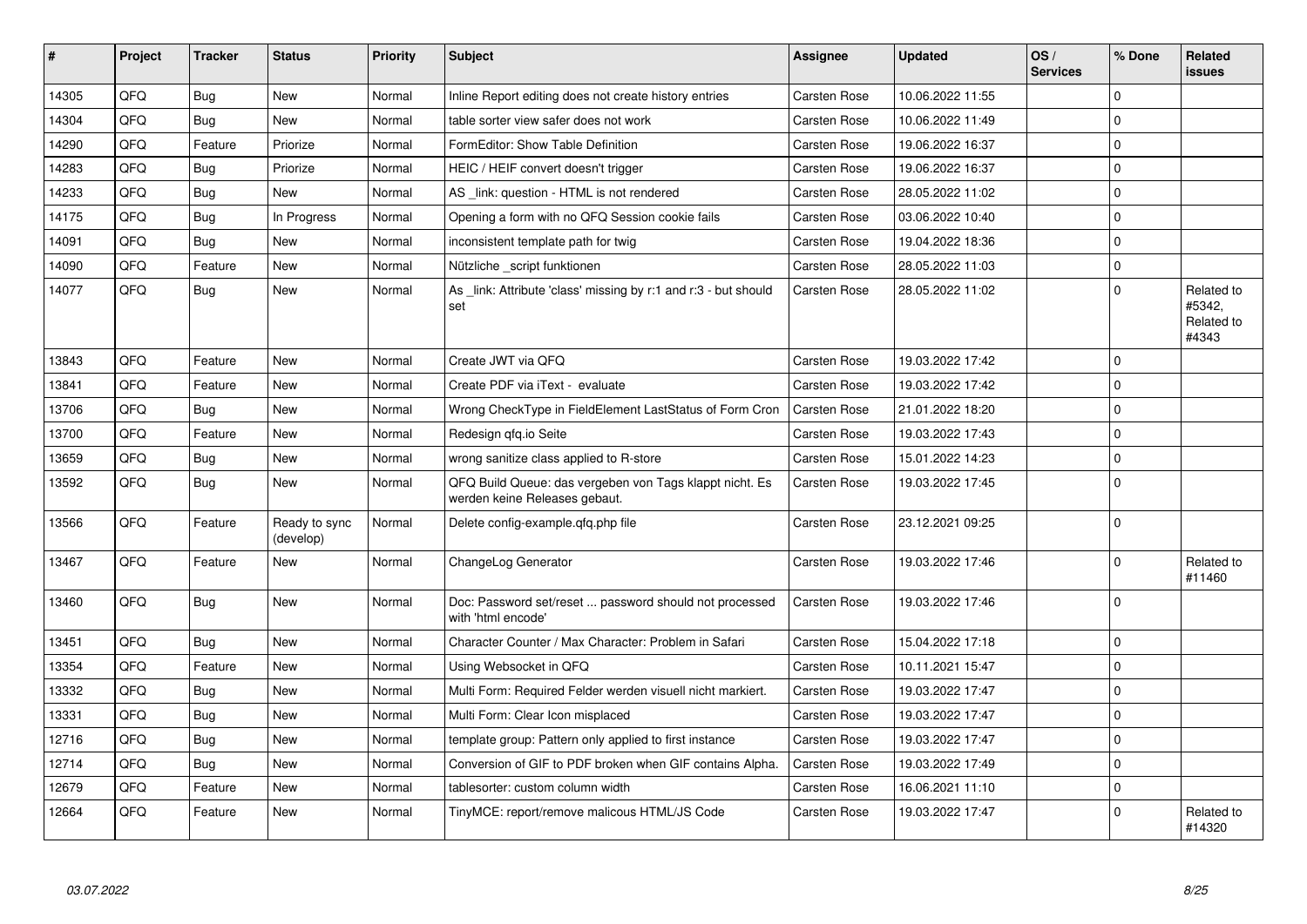| $\sharp$ | Project | <b>Tracker</b> | <b>Status</b>     | <b>Priority</b> | <b>Subject</b>                                                                                                                                      | <b>Assignee</b>     | <b>Updated</b>   | OS/<br><b>Services</b> | % Done      | Related<br><b>issues</b>                                              |
|----------|---------|----------------|-------------------|-----------------|-----------------------------------------------------------------------------------------------------------------------------------------------------|---------------------|------------------|------------------------|-------------|-----------------------------------------------------------------------|
| 12611    | QFQ     | Feature        | Some day<br>maybe | Normal          | Refactoring: Bootstrap with Lazy Loading                                                                                                            | <b>Carsten Rose</b> | 08.06.2022 10:37 |                        | $\Omega$    | Related to<br>#12490,<br>Related to<br>#10013,<br>Related to<br>#7732 |
| 12603    | QFQ     | Feature        | <b>New</b>        | Normal          | Dropdown (Select), Radio, checkbox:<br>itemListAlways={{!SELECT key, value}}                                                                        | <b>Carsten Rose</b> | 19.03.2022 17:47 |                        | $\Omega$    |                                                                       |
| 12581    | QFQ     | Bug            | <b>New</b>        | Normal          | Form.forward=close: Record 'new' in new browser tab ><br>save (& close) >> Form is not reloaded with new created<br>record id and stays in mode=new | <b>Carsten Rose</b> | 19.03.2022 17:48 |                        | 0           |                                                                       |
| 12546    | QFQ     | <b>Bug</b>     | Feedback          | Normal          | Branch 'Development' - Unit Tests mit dirty workaround<br>angepasst                                                                                 | <b>Carsten Rose</b> | 19.03.2022 17:48 |                        | 0           |                                                                       |
| 12520    | QFQ     | <b>Bug</b>     | <b>New</b>        | Normal          | Switch FE User: still active even FE User session expired                                                                                           | Carsten Rose        | 19.03.2022 17:48 |                        | $\Omega$    |                                                                       |
| 12512    | QFQ     | <b>Bug</b>     | <b>New</b>        | Normal          | Some MySQL Installation can't use 'stored procedures'                                                                                               | <b>Carsten Rose</b> | 19.03.2022 17:48 |                        | $\mathbf 0$ |                                                                       |
| 12504    | QFQ     | Feature        | Priorize          | Normal          | sql.log: report fe.id                                                                                                                               | <b>Carsten Rose</b> | 05.05.2021 22:09 |                        | $\mathbf 0$ |                                                                       |
| 12503    | QFQ     | Feature        | Priorize          | Normal          | Detect dangerous UPDATE statement with missing WHERE                                                                                                | <b>Carsten Rose</b> | 05.05.2021 22:09 |                        | $\mathbf 0$ |                                                                       |
| 12480    | QFQ     | Feature        | <b>New</b>        | Normal          | If QFQ upgrade is running, block further request                                                                                                    | <b>Carsten Rose</b> | 03.05.2021 20:45 |                        | $\mathbf 0$ |                                                                       |
| 12477    | QFQ     | Feature        | New               | Normal          | Support for refactoring: Form, FormElement, diverse<br>Tabellen/Spalten, tt-content Records                                                         | Carsten Rose        | 03.05.2021 20:45 |                        | $\Omega$    |                                                                       |
| 12474    | QFQ     | Feature        | New               | Normal          | Check BaseConfigURL if it is given and the the last char is '/'                                                                                     | <b>Carsten Rose</b> | 03.05.2021 20:45 |                        | $\mathbf 0$ |                                                                       |
| 12465    | QFQ     | Feature        | New               | Normal          | QFQ Function: use in FE to fill StoreRecord                                                                                                         | <b>Carsten Rose</b> | 05.05.2021 21:58 |                        | $\Omega$    |                                                                       |
| 12452    | QFQ     | Feature        | Priorize          | Normal          | BaseURL: alsways with '/' at the end                                                                                                                | <b>Carsten Rose</b> | 19.06.2022 13:45 |                        | $\Omega$    | Related to<br>#10782                                                  |
| 12439    | QFQ     | Feature        | In Progress       | Normal          | TinyMCE Paste from Word & Character Count/Limit                                                                                                     | Carsten Rose        | 05.05.2021 22:15 |                        | 0           |                                                                       |
| 12413    | QFQ     | Feature        | New               | Normal          | STORE_TYPO3: enhance for {{be_users.email:T}},<br>{{fe users.email:T}}                                                                              | <b>Carsten Rose</b> | 03.05.2021 20:45 |                        | $\Omega$    | Related to<br>#12412,<br>Related to<br>#10012                         |
| 12412    | QFQ     | Feature        | <b>New</b>        | Normal          | Action/Escape qualifier 'e' (empty), '0': if given, an empty<br>string (or '0') will be treated as 'not found'                                      | <b>Carsten Rose</b> | 08.05.2021 09:40 |                        | $\Omega$    | Related to<br>#12413,<br>Related to<br>#10012                         |
| 12400    | QFQ     | Feature        | New               | Normal          | Tutorial ist in QFQ Doku, Wird in der Suche gefunden, es<br>gibt aber kein Menupunkt - Inhalt ueberpruefen                                          | <b>Carsten Rose</b> | 03.05.2021 20:45 |                        | 0           |                                                                       |
| 12337    | QFQ     | Feature        | Some day<br>maybe | Normal          | Database.php: better caching                                                                                                                        | Carsten Rose        | 16.09.2021 15:10 |                        | $\Omega$    |                                                                       |
| 12330    | QFQ     | Feature        | New               | Normal          | Copy to input field / text area / TinyMCE                                                                                                           | Carsten Rose        | 07.04.2021 09:01 |                        | $\mathbf 0$ |                                                                       |
| 12327    | QFQ     | Bug            | New               | Normal          | Copy to clipboard: Glyphicon can not be changed                                                                                                     | Carsten Rose        | 27.12.2021 17:59 |                        | 0           |                                                                       |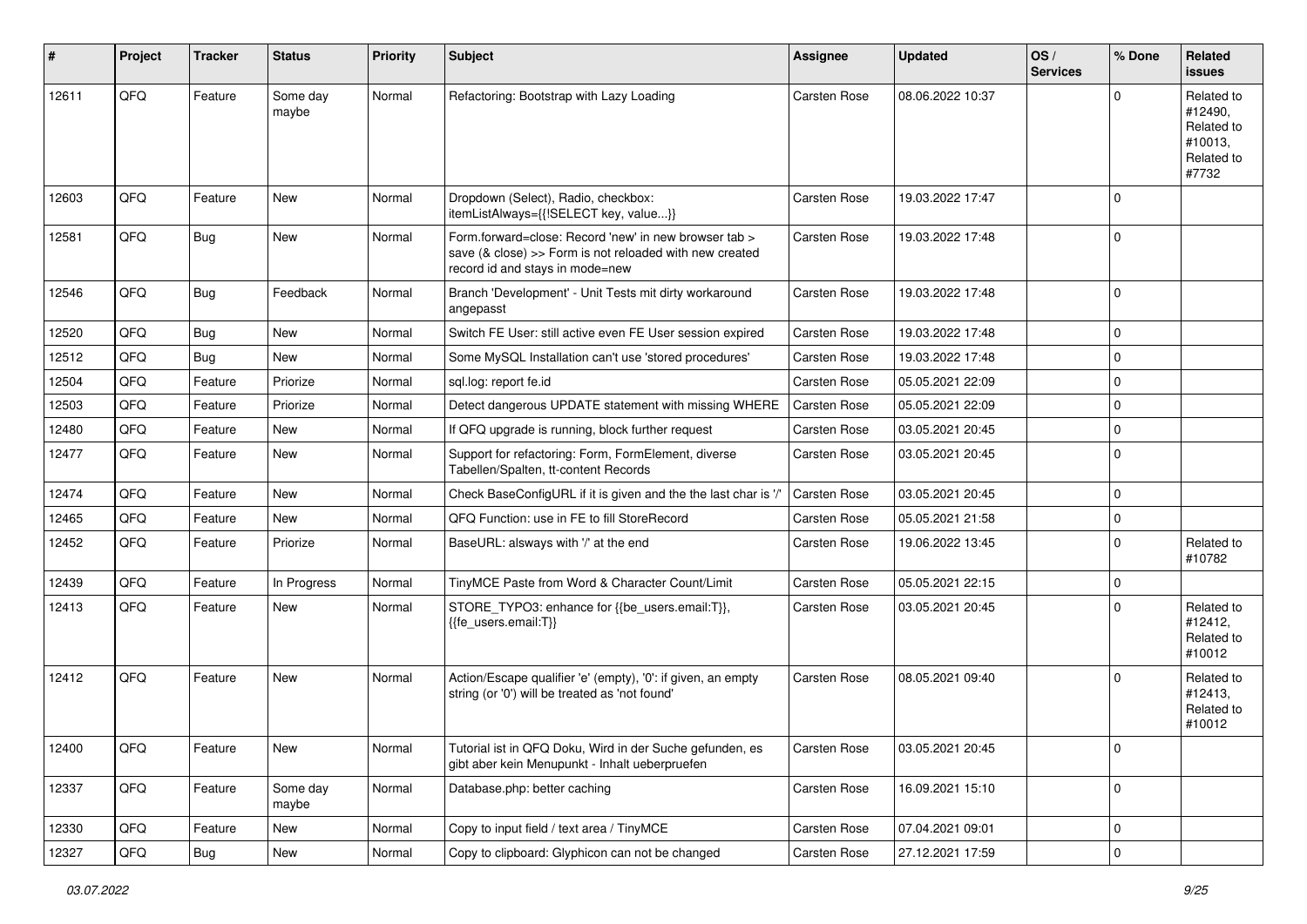| #     | Project | <b>Tracker</b> | <b>Status</b>     | <b>Priority</b> | Subject                                                                                              | <b>Assignee</b>                                        | <b>Updated</b>      | OS/<br><b>Services</b> | % Done      | <b>Related</b><br>issues                      |                      |
|-------|---------|----------------|-------------------|-----------------|------------------------------------------------------------------------------------------------------|--------------------------------------------------------|---------------------|------------------------|-------------|-----------------------------------------------|----------------------|
| 12325 | QFQ     | <b>Bug</b>     | Priorize          | Normal          | MultiDB form.dbIndex not working for report syntax                                                   | Carsten Rose                                           | 07.09.2021 13:37    |                        | 0           | Related to<br>#12145,<br>Related to<br>#12314 |                      |
| 12315 | QFQ     | Feature        | Some day<br>maybe | Normal          | Form History (Diffs) / Backups                                                                       | <b>Carsten Rose</b>                                    | 16.09.2021 15:10    |                        | $\Omega$    |                                               |                      |
| 12269 | QFQ     | Feature        | <b>New</b>        | Normal          | 2FA - Login                                                                                          | <b>Carsten Rose</b>                                    | 03.05.2021 20:45    |                        | 0           |                                               |                      |
| 12187 | QFQ     | Bug            | New               | Normal          | Trigger FormAsFile() via Report: probably problem with multi<br>DB setup                             | <b>Carsten Rose</b>                                    | 20.03.2021 21:20    |                        | $\Omega$    |                                               |                      |
| 12163 | QFQ     | Feature        | <b>New</b>        | Normal          | Checkbox: table wrap                                                                                 | <b>Carsten Rose</b>                                    | 03.05.2021 20:51    |                        | $\mathbf 0$ |                                               |                      |
| 12162 | QFQ     | Feature        | New               | Normal          | FE.type=sendmail: personalized mailing (several mails) via<br>template                               | <b>Carsten Rose</b>                                    | 03.05.2021 20:45    |                        | $\Omega$    |                                               |                      |
| 12146 | QFQ     | Feature        | New               | Normal          | Autocron Job: Anzeigen wann der naechste Job ausgefuehrt<br>wird, resp das er nicht ausgefuehrt wird | <b>Carsten Rose</b>                                    | 15.03.2021 15:23    |                        | $\Omega$    |                                               |                      |
| 12133 | QFQ     | Bug            | <b>New</b>        | Normal          | NPM, phpSpreadSheet aktualisieren                                                                    | <b>Carsten Rose</b>                                    | 15.03.2021 09:04    |                        | $\mathbf 0$ |                                               |                      |
| 12119 | QFQ     | Feature        | <b>New</b>        | Normal          | AS paged: error message missing if there ist no 'r' argument.                                        | <b>Carsten Rose</b>                                    | 03.05.2021 20:51    |                        | 0           |                                               |                      |
| 12109 | QFQ     | Feature        | <b>New</b>        | Normal          | Donwload Link: Plain, SIP, Persistent Link, Peristent SIP -<br>new notation                          | <b>Carsten Rose</b>                                    | 03.05.2021 20:45    |                        | 0           | Related to<br>#12085                          |                      |
| 12045 | QFQ     | Bug            | <b>New</b>        | Normal          | templateGroup afterSave FE: Aufruf ohne<br>salHonorFormElements funktioniert nicht                   | Carsten Rose                                           | 18.02.2021 16:33    |                        | $\Omega$    |                                               |                      |
| 12040 | QFQ     | Bug            | <b>New</b>        | Normal          | FE Mode 'hidden' für zwei FEs auf einer Zeile                                                        | <b>Carsten Rose</b>                                    | 18.02.2021 10:13    |                        | $\Omega$    |                                               |                      |
| 12024 | QFQ     | Feature        | New               | Normal          | Excel Export: text columns by default decode<br>htmlspeciachar()                                     | <b>Carsten Rose</b>                                    | 17.02.2021 23:55    |                        | $\mathbf 0$ | Related to<br>#12022                          |                      |
| 12023 | QFQ     | Feature        | <b>New</b>        | Normal          | MySQL Stored Precdure: QDECODESPECIALCHAR()                                                          | <b>Carsten Rose</b>                                    | 16.02.2021 11:16    |                        | 0           | Related to<br>#12022                          |                      |
| 11980 | QFQ     | Feature        | In Progress       | Normal          | protected verzeichnis MUSS geschützt werden                                                          | <b>Carsten Rose</b>                                    | 07.09.2021 13:30    |                        | 0           |                                               |                      |
| 11955 | QFQ     | Feature        | <b>New</b>        | Normal          | subrecord: new title option to set <th> attributes - e.g. to<br/>customize tablesorter options.</th> | attributes - e.g. to<br>customize tablesorter options. | <b>Carsten Rose</b> | 03.05.2021 20:47       |             | 0                                             | Related to<br>#11775 |
| 11775 | QFQ     | Feature        | <b>New</b>        | Normal          | Subrecord Tooltip pro Feld                                                                           | Carsten Rose                                           | 18.12.2020 15:22    |                        | $\Omega$    | Related to<br>#11955                          |                      |
| 11752 | QFQ     | <b>Bug</b>     | <b>New</b>        | Normal          | checkbox renders multiple input elements with same name                                              | <b>Carsten Rose</b>                                    | 17.12.2020 14:58    |                        | 0           | Related to<br>#11750                          |                      |
| 11747 | QFQ     | Feature        | New               | Normal          | Maintenance Page with Redirect                                                                       | Carsten Rose                                           | 03.05.2021 20:47    |                        | 0           | Related to<br>#11741                          |                      |
| 11702 | QFQ     | Feature        | New               | Normal          | HTML Special Char makes no sense for 'allbut' if '&' is<br>forbidden                                 | Carsten Rose                                           | 07.12.2021 16:35    |                        | $\Omega$    | Related to<br>#5112,<br>Related to<br>#14320  |                      |
| 11695 | QFQ     | Bug            | New               | Normal          | MultiForm required FE Error                                                                          | Carsten Rose                                           | 04.12.2020 13:34    |                        | $\mathbf 0$ |                                               |                      |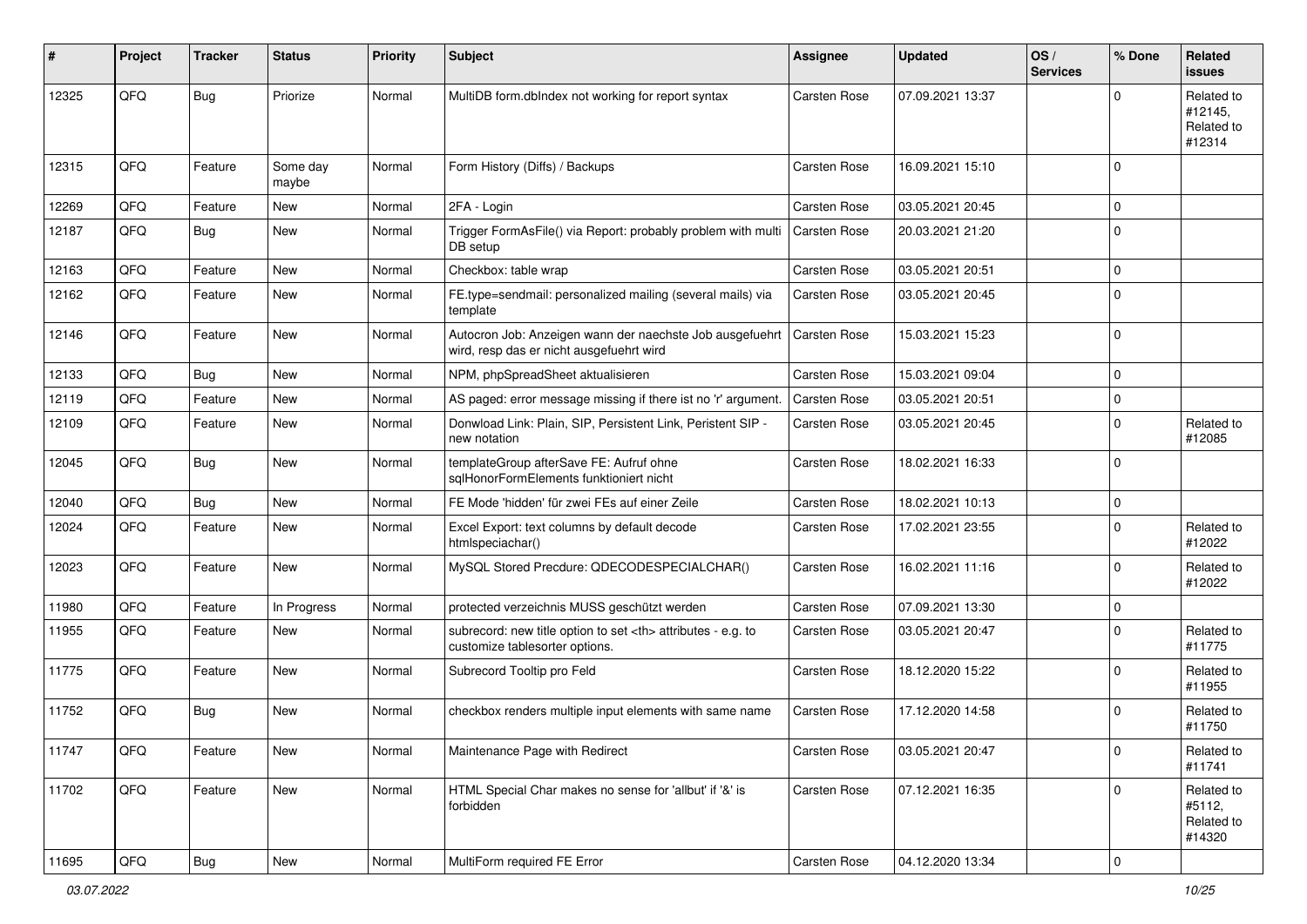| $\vert$ # | Project | <b>Tracker</b> | <b>Status</b>     | <b>Priority</b> | <b>Subject</b>                                                                      | Assignee            | <b>Updated</b>   | OS/<br><b>Services</b> | % Done      | Related<br>issues                                                                                                              |
|-----------|---------|----------------|-------------------|-----------------|-------------------------------------------------------------------------------------|---------------------|------------------|------------------------|-------------|--------------------------------------------------------------------------------------------------------------------------------|
| 11668     | QFQ     | <b>Bug</b>     | <b>New</b>        | Normal          | Play function.sql - problem with mysql                                              | <b>Carsten Rose</b> | 03.05.2021 20:48 |                        | $\Omega$    |                                                                                                                                |
| 11667     | QFQ     | <b>Bug</b>     | <b>New</b>        | Normal          | MySQL mariadb-server-10.3: Incorrect datetime value                                 | <b>Carsten Rose</b> | 03.05.2021 20:48 |                        | $\mathbf 0$ |                                                                                                                                |
| 11523     | QFQ     | Feature        | <b>New</b>        | Normal          | Mit dynamic Update erkennen, ob Upload gemacht wurde                                | Carsten Rose        | 13.11.2020 15:07 |                        | $\mathbf 0$ | Related to<br>#9533                                                                                                            |
| 11517     | QFQ     | Bug            | In Progress       | Normal          | extraButtonInfo Broken for multiple FormElements                                    | <b>Carsten Rose</b> | 12.05.2022 13:12 |                        | $\mathbf 0$ | Related to<br>#7890,<br>Related to<br>#3811, Has<br>duplicate<br>#10905, Has<br>duplicate<br>#10553, Has<br>duplicate<br>#6779 |
| 11516     | QFQ     | Feature        | <b>New</b>        | Normal          | Multi Page Form (Previous/Next Buttons)                                             | <b>Carsten Rose</b> | 16.03.2021 17:52 |                        | $\mathbf 0$ |                                                                                                                                |
| 11504     | QFQ     | Feature        | <b>New</b>        | Normal          | Dynamic Update: Button text update for 'Save',' Close' &<br>'Delete'                | <b>Carsten Rose</b> | 12.11.2020 23:44 |                        | $\mathbf 0$ |                                                                                                                                |
| 11460     | QFQ     | Feature        | <b>New</b>        | Normal          | Easier creation of changelog: gitchangelog                                          | <b>Carsten Rose</b> | 12.06.2021 10:20 |                        | $\mathbf 0$ | Related to<br>#13467                                                                                                           |
| 11323     | QFQ     | Feature        | Some day<br>maybe | Normal          | Report Frontend Editor Modal + Codemirror                                           | <b>Carsten Rose</b> | 16.09.2021 15:10 |                        | $\mathbf 0$ | Related to<br>#11036                                                                                                           |
| 11322     | QFQ     | Feature        | Some day<br>maybe | Normal          | Form Element JSON - (multiline parameter field)                                     | Carsten Rose        | 16.09.2021 15:10 |                        | $\mathbf 0$ |                                                                                                                                |
| 11320     | QFQ     | Feature        | Priorize          | Normal          | Typo3 Version 10 support                                                            | <b>Carsten Rose</b> | 05.05.2021 22:09 |                        | $\pmb{0}$   |                                                                                                                                |
| 11239     | QFQ     | Bug            | New               | Normal          | Radiobutton (plain): horizontales Rendern abhängig vom<br>Datentyp in der Datenbank | Carsten Rose        | 30.09.2020 18:37 |                        | $\mathbf 0$ |                                                                                                                                |
| 11217     | QFQ     | Feature        | Some day<br>maybe | Normal          | <b>Extend Script Functionality</b>                                                  | <b>Carsten Rose</b> | 16.09.2021 15:10 |                        | $\mathbf 0$ |                                                                                                                                |
| 11080     | QFQ     | Feature        | <b>New</b>        | Normal          | Send MQTT messages                                                                  | <b>Carsten Rose</b> | 29.08.2020 19:49 |                        | $\mathbf 0$ |                                                                                                                                |
| 11076     | QFQ     | Feature        | In Progress       | Normal          | SELECT  AS _websocket                                                               | <b>Carsten Rose</b> | 30.08.2020 17:49 |                        | $\mathbf 0$ |                                                                                                                                |
| 11036     | QFQ     | Feature        | Some day<br>maybe | Normal          | inline report editor permissions                                                    | Carsten Rose        | 16.09.2021 15:09 |                        | $\mathbf 0$ | Related to<br>#11323                                                                                                           |
| 10996     | QFQ     | Feature        | <b>New</b>        | Normal          | Download video via sip: no seek                                                     | <b>Carsten Rose</b> | 12.08.2020 14:18 |                        | $\mathbf 0$ |                                                                                                                                |
| 10979     | QFQ     | Feature        | <b>New</b>        | Normal          | Ajax Calls an API - dataReport                                                      | <b>Carsten Rose</b> | 11.05.2022 12:15 |                        | $\Omega$    |                                                                                                                                |
| 10976     | QFQ     | Feature        | <b>New</b>        | Normal          | Excel Export Verbesserungen                                                         | <b>Carsten Rose</b> | 06.08.2020 10:56 |                        | $\mathbf 0$ |                                                                                                                                |
| 10937     | QFQ     | <b>Bug</b>     | <b>New</b>        | Normal          | Fehler mit abhängigen Select- Feldern beim Positionieren                            | Carsten Rose        | 12.11.2020 23:45 |                        | $\mathbf 0$ |                                                                                                                                |
| 10819     | QFQ     | Feature        | <b>New</b>        | Normal          | Persistent SIP - second try                                                         | <b>Carsten Rose</b> | 29.06.2020 23:02 |                        | $\mathbf 0$ | Related to<br>#6261                                                                                                            |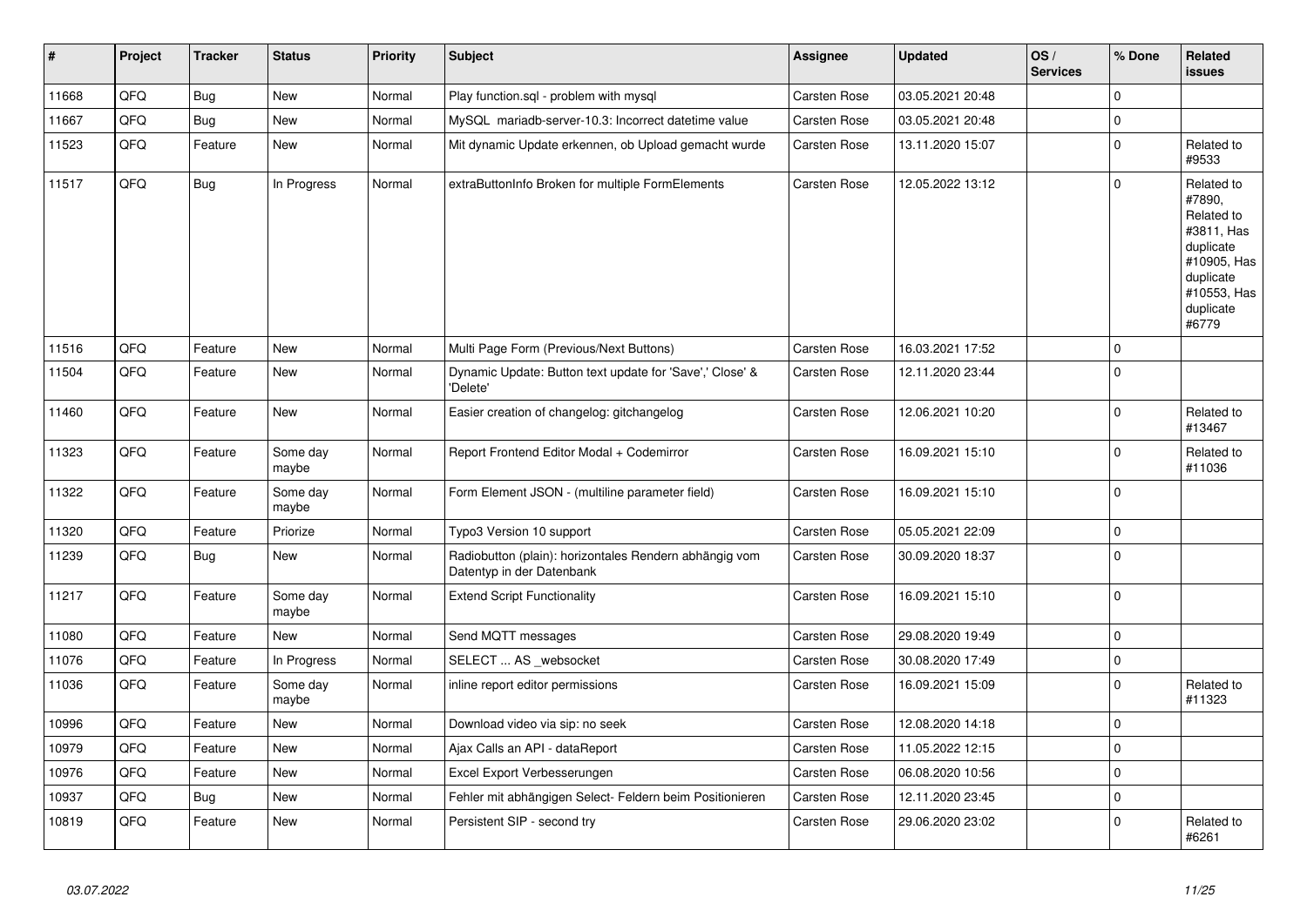| #     | Project | <b>Tracker</b> | <b>Status</b>     | <b>Priority</b> | <b>Subject</b>                                                                           | <b>Assignee</b>     | <b>Updated</b>   | OS/<br><b>Services</b> | % Done      | Related<br><b>issues</b>                                              |
|-------|---------|----------------|-------------------|-----------------|------------------------------------------------------------------------------------------|---------------------|------------------|------------------------|-------------|-----------------------------------------------------------------------|
| 10745 | QFQ     | Feature        | Some day<br>maybe | Normal          | Tablesorter Excel Export                                                                 | Carsten Rose        | 16.09.2021 15:09 |                        | $\mathbf 0$ |                                                                       |
| 10716 | QFQ     | Feature        | Some day<br>maybe | Normal          | Business Logic mit Externen Skripten                                                     | Carsten Rose        | 16.09.2021 15:10 |                        | $\mathbf 0$ | Related to<br>#10713,<br>Related to<br>#8217                          |
| 10714 | QFQ     | Feature        | New               | Normal          | multi Table Form                                                                         | Carsten Rose        | 16.03.2021 18:44 |                        | $\mathbf 0$ |                                                                       |
| 10704 | QFQ     | <b>Bug</b>     | New               | Normal          | wkhtml problem rendering fullCalendar.js / fabric.js >><br>successor: puppeteer          | Carsten Rose        | 12.11.2020 23:45 |                        | $\mathbf 0$ | Related to<br>#5024,<br>Related to<br>#4650,<br>Related to<br>#10715  |
| 10661 | QFQ     | Bug            | In Progress       | Normal          | Typo3 Warnungen                                                                          | Carsten Rose        | 07.09.2021 13:23 |                        | $\mathbf 0$ | Related to<br>#12440                                                  |
| 10658 | QFQ     | Bug            | New               | Normal          | processReadOnly broken                                                                   | <b>Carsten Rose</b> | 27.05.2020 17:55 |                        | $\mathbf 0$ |                                                                       |
| 10593 | QFQ     | Feature        | New               | Normal          | label2: text behind input element                                                        | Carsten Rose        | 16.05.2020 10:57 |                        | $\mathbf 0$ |                                                                       |
| 10588 | QFQ     | Bug            | New               | Normal          | typeahed Tag: Doku anpassen                                                              | Carsten Rose        | 12.11.2020 23:45 |                        | $\pmb{0}$   |                                                                       |
| 10443 | QFQ     | Feature        | In Progress       | Normal          | Konzept_api / _live                                                                      | <b>Carsten Rose</b> | 07.05.2020 09:39 |                        | $\mathbf 0$ |                                                                       |
| 10322 | QFQ     | <b>Bug</b>     | New               | Normal          | FormElement / Radio: missing column 'enum' >> FE not<br>reported                         | <b>Carsten Rose</b> | 07.05.2020 09:37 |                        | $\mathbf 0$ |                                                                       |
| 10119 | QFQ     | Feature        | New               | Normal          | Dropdown (selectlist) & Type Ahead: format and catagorize<br>list                        | Carsten Rose        | 07.05.2020 09:36 |                        | $\mathbf 0$ |                                                                       |
| 10116 | QFQ     | Feature        | Some day<br>maybe | Normal          | TypeAhead: Tag - show inside 'input' element                                             | Carsten Rose        | 16.09.2021 15:09 |                        | $\mathbf 0$ |                                                                       |
| 10095 | QFQ     | Feature        | Some day<br>maybe | Normal          | Generic Gitlab Integration into QFQ                                                      | Carsten Rose        | 16.09.2021 15:10 |                        | $\mathbf 0$ |                                                                       |
| 10082 | QFQ     | Bug            | New               | Normal          | FE.type=SELECT - 'sanatize' Class                                                        | Carsten Rose        | 07.05.2020 09:36 |                        | $\mathbf 0$ | Related to<br>#10081                                                  |
| 10080 | QFQ     | Feature        | New               | Normal          | Popup on 'save' / 'close': configure dialog (answer<br>yes/no/cancle/)                   | <b>Carsten Rose</b> | 28.03.2021 20:52 |                        | $\mathbf 0$ | Is duplicate<br>of #12262                                             |
| 10015 | QFQ     | Feature        | Priorize          | Normal          | Monospace in Textarea                                                                    | <b>Carsten Rose</b> | 03.02.2020 13:40 |                        | $\mathbf 0$ |                                                                       |
| 10014 | QFQ     | Feature        | New               | Normal          | Manual.rst: describe behaviour and process order of<br>fillStoreVar, slaveId, sqlBefore, | <b>Carsten Rose</b> | 01.02.2020 22:31 |                        | $\mathbf 0$ |                                                                       |
| 10013 | QFQ     | Feature        | Some day<br>maybe | Normal          | FE.typ=editor: CodeMirror                                                                | Carsten Rose        | 08.06.2022 10:37 |                        | $\mathbf 0$ | Related to<br>#12611,<br>Related to<br>#12490,<br>Related to<br>#7732 |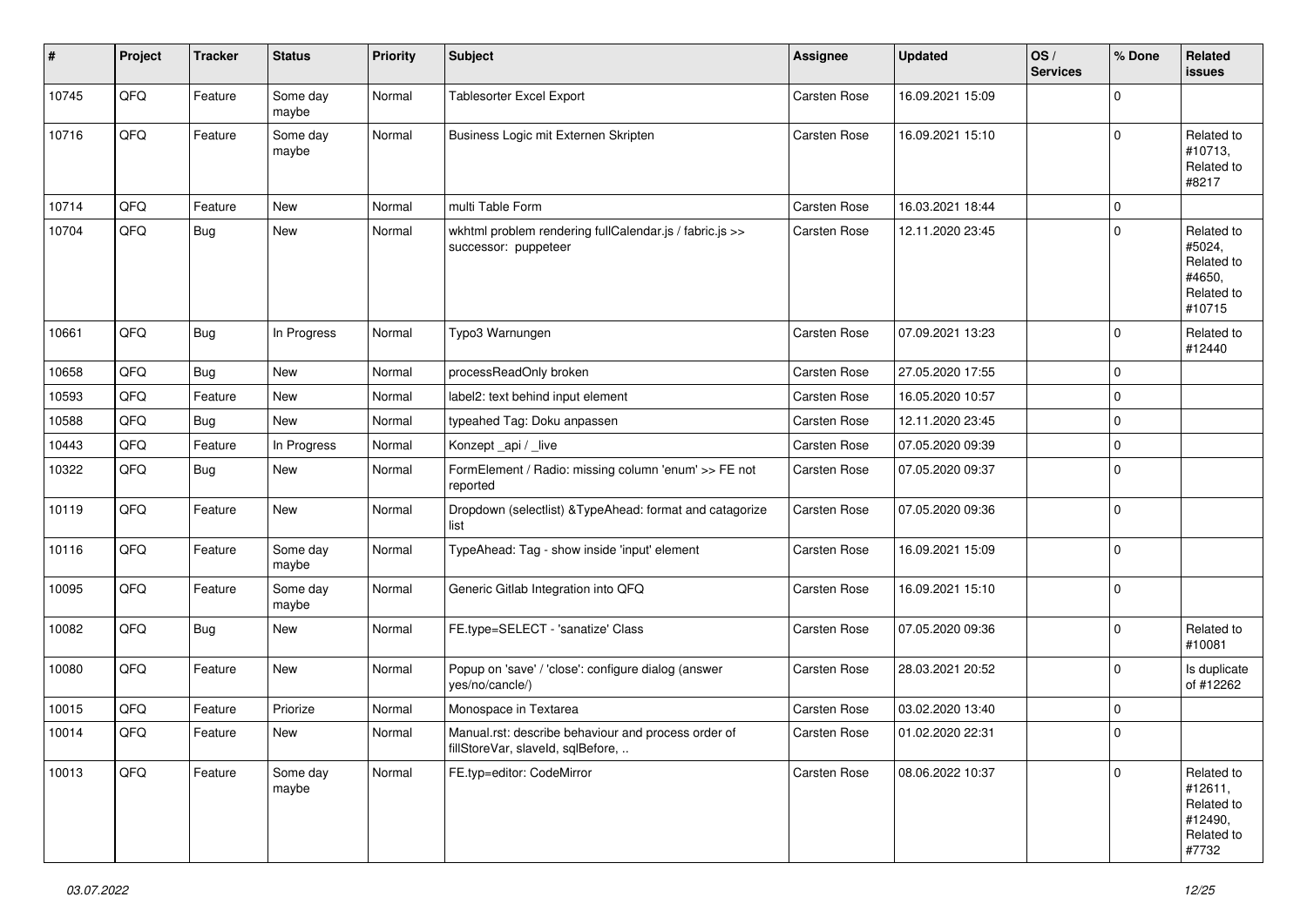| #     | Project | <b>Tracker</b> | <b>Status</b> | <b>Priority</b> | Subject                                                                                                                               | <b>Assignee</b>     | <b>Updated</b>   | OS/<br><b>Services</b> | % Done      | Related<br>issues                                                       |
|-------|---------|----------------|---------------|-----------------|---------------------------------------------------------------------------------------------------------------------------------------|---------------------|------------------|------------------------|-------------|-------------------------------------------------------------------------|
| 10012 | QFQ     | Feature        | Priorize      | Normal          | redirectAllMailTo: {{beEmail:T}}                                                                                                      | <b>Carsten Rose</b> | 08.05.2021 09:54 |                        | 0           | Related to<br>#12412,<br>Related to<br>#12413,<br>Related to<br>#10011  |
| 10011 | QFQ     | Feature        | Priorize      | Normal          | Offer new STORE_TYPO3 Variable 'beUser', 'beEmail'                                                                                    | <b>Carsten Rose</b> | 08.05.2021 09:51 |                        | $\Omega$    | Related to<br>#10012,<br>Related to<br>#12511                           |
| 10005 | QFQ     | Feature        | Priorize      | Normal          | Report / special column name:  AS _calendar                                                                                           | <b>Carsten Rose</b> | 03.06.2020 17:28 |                        | $\Omega$    |                                                                         |
| 9983  | QFQ     | Feature        | <b>New</b>    | Normal          | Report Notation: new keyword 'range'                                                                                                  | <b>Carsten Rose</b> | 01.02.2020 15:55 |                        | $\Omega$    |                                                                         |
| 9975  | QFQ     | <b>Bug</b>     | Priorize      | Normal          | Dropdown Menu: 'r:3' broken                                                                                                           | <b>Carsten Rose</b> | 01.02.2020 10:13 |                        | $\Omega$    |                                                                         |
| 9968  | QFQ     | Feature        | Priorize      | Normal          | Tooltip in Links for Developer                                                                                                        | <b>Carsten Rose</b> | 01.02.2020 23:17 |                        | $\Omega$    |                                                                         |
| 9958  | QFQ     | <b>Bug</b>     | Priorize      | Normal          | Broken subrecord query: no error message                                                                                              | <b>Carsten Rose</b> | 05.02.2021 15:15 |                        | 0           |                                                                         |
| 9947  | QFQ     | <b>Bug</b>     | Priorize      | Normal          | Unwanted error message if missing 'typeAheadSqlPrefetch'                                                                              | <b>Carsten Rose</b> | 01.02.2020 10:13 |                        | $\Omega$    |                                                                         |
| 9928  | QFQ     | Feature        | Priorize      | Normal          | SpecialColumnName: a) Deprecated: ' AS "_+tag " ', b)<br>New: ' AS "_ <tag1><tag2>"</tag2></tag1>                                     | Carsten Rose        | 01.02.2020 23:17 |                        | $\Omega$    | Related to<br>#9929                                                     |
| 9927  | QFQ     | Feature        | <b>New</b>    | Normal          | QFQ Update: a) Update nur machen wenn BE User<br>eingeloggt ist., b) Bei Fehler genaue Meldung welcher<br>Updateschritt Probleme hat. | <b>Carsten Rose</b> | 22.01.2020 12:59 |                        | $\Omega$    |                                                                         |
| 9900  | QFQ     | Feature        | Priorize      | Normal          | Generic API Call: tt-content record >> JSON                                                                                           | <b>Carsten Rose</b> | 01.02.2020 10:13 |                        | $\mathbf 0$ |                                                                         |
| 9862  | QFQ     | <b>Bug</b>     | Priorize      | Normal          | Failed writing to sql mail qfq.log should throw an exception                                                                          | <b>Carsten Rose</b> | 01.02.2020 10:13 |                        | $\Omega$    |                                                                         |
| 9834  | QFQ     | <b>Bug</b>     | Priorize      | Normal          | Input elements with tag 'disabled' are missing on<br>form-submit: server option 'processReadOnly' broken                              | <b>Carsten Rose</b> | 07.12.2021 16:43 |                        | 0           | Related to<br>#9691,<br>Related to<br>#5305, Has<br>duplicate<br>#12331 |
| 9811  | QFQ     | Feature        | New           | Normal          | Report: tag every n'th row                                                                                                            | <b>Carsten Rose</b> | 01.02.2020 23:22 |                        | $\Omega$    |                                                                         |
| 9783  | QFQ     | Bug            | <b>New</b>    | Normal          | Email with special characters                                                                                                         | <b>Carsten Rose</b> | 01.02.2020 23:22 |                        | $\Omega$    |                                                                         |
| 9781  | QFQ     | Feature        | New           | Normal          | Button: CSS class to make buttons smaller                                                                                             | <b>Carsten Rose</b> | 01.02.2020 23:22 |                        | 0           |                                                                         |
| 9777  | QFQ     | Feature        | <b>New</b>    | Normal          | Logging QFQ Variables                                                                                                                 | <b>Carsten Rose</b> | 16.12.2019 17:17 |                        | $\Omega$    |                                                                         |
| 9773  | QFQ     | <b>Bug</b>     | <b>New</b>    | Normal          | form.parameter.formModeGlobal=requiredOff                                                                                             | <b>Carsten Rose</b> | 01.02.2020 15:56 |                        | 0           |                                                                         |
| 9707  | QFQ     | Feature        | New           | Normal          | SIP security: encode pageld and check pageld on decode                                                                                | <b>Carsten Rose</b> | 01.02.2020 23:22 |                        | $\Omega$    |                                                                         |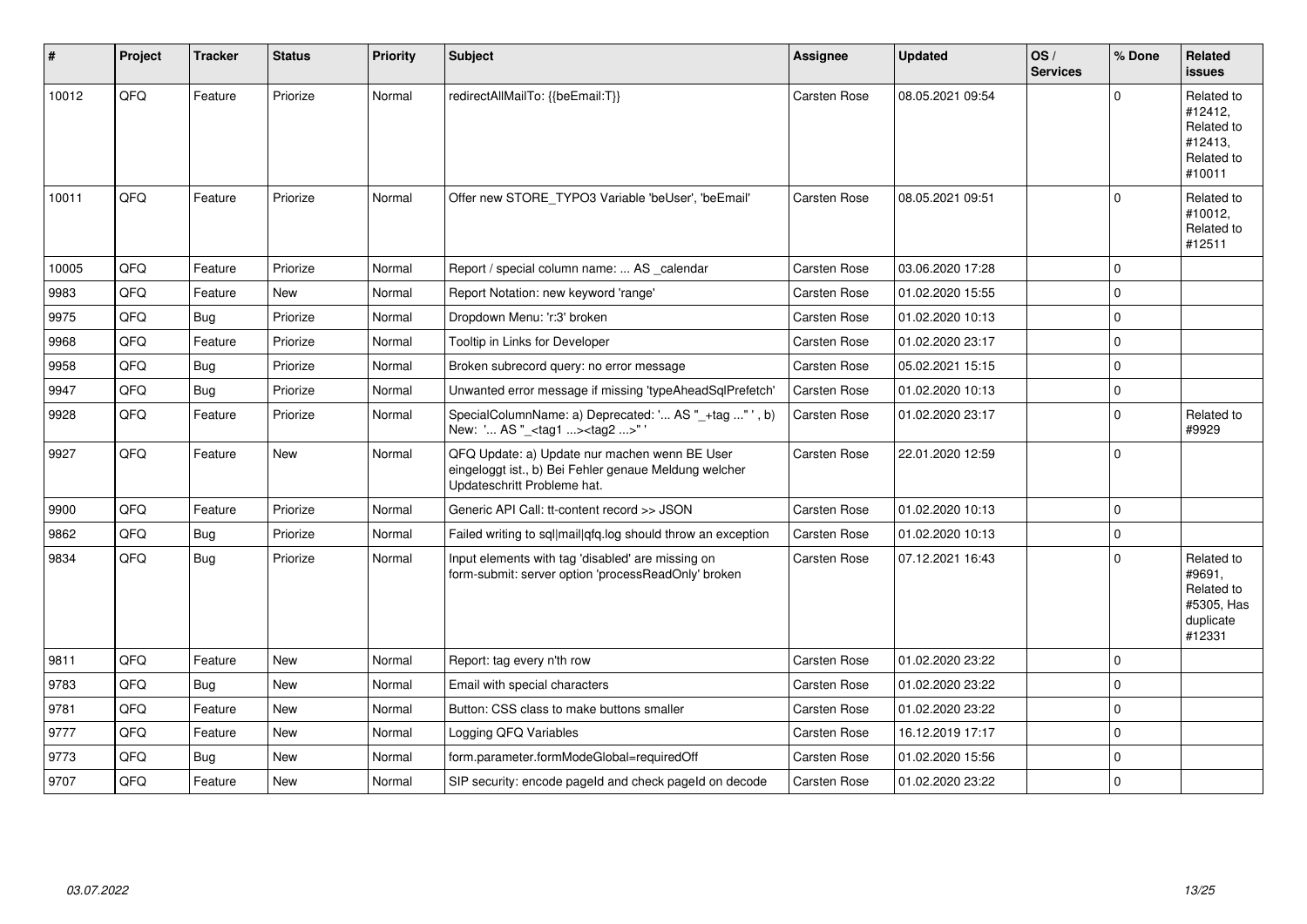| #    | Project | <b>Tracker</b> | <b>Status</b>     | <b>Priority</b> | <b>Subject</b>                                                                  | <b>Assignee</b>     | <b>Updated</b>   | OS/<br><b>Services</b> | % Done       | Related<br><b>issues</b>                                             |
|------|---------|----------------|-------------------|-----------------|---------------------------------------------------------------------------------|---------------------|------------------|------------------------|--------------|----------------------------------------------------------------------|
| 9706 | QFQ     | Feature        | <b>New</b>        | Normal          | Multi File Upload (hidden template group)                                       | <b>Carsten Rose</b> | 01.02.2020 23:22 |                        | $\Omega$     | Related to<br>#7521,<br>Related to<br>#5562,<br>Related to<br>#13330 |
| 9704 | QFQ     | Feature        | Some day<br>maybe | Normal          | Thumbnails Generieren beim Splitten von PDF Files                               | Carsten Rose        | 11.12.2019 16:01 |                        | $\Omega$     |                                                                      |
| 9669 | QFQ     | Bug            | Some day<br>maybe | Normal          | Checkbox / Template Group: radio/checkbox visible broken<br>after 'add'         | Carsten Rose        | 16.06.2021 13:47 |                        | $\Omega$     | Related to<br>#8091                                                  |
| 9668 | QFQ     | Feature        | Priorize          | Normal          | Form.mode: rename 'hidden' to 'hide'                                            | <b>Carsten Rose</b> | 05.05.2021 22:14 |                        | $\Omega$     | Related to<br>#6437                                                  |
| 9602 | QFQ     | Feature        | New               | Normal          | Form definition as JSON                                                         | Carsten Rose        | 01.02.2020 23:21 |                        | $\Omega$     | Related to<br>#9600                                                  |
| 9579 | QFQ     | Feature        | Some day<br>maybe | Normal          | Multiform with Process Row                                                      | Carsten Rose        | 11.12.2019 16:01 |                        | $\Omega$     |                                                                      |
| 9537 | QFQ     | Feature        | New               | Normal          | FormEditor: Edit fieldset in FrontEnd                                           | Carsten Rose        | 01.02.2020 23:22 |                        | $\mathbf{0}$ |                                                                      |
| 9533 | QFQ     | Bug            | <b>New</b>        | Normal          | FE.type=upload: Check in 'beforeSave' if upload is given                        | Carsten Rose        | 01.02.2020 23:22 |                        | $\Omega$     | Related to<br>#11523                                                 |
| 9394 | QFQ     | Feature        | Priorize          | Normal          | REST: allow for non numerical ids in get requests                               | Carsten Rose        | 05.05.2021 22:10 |                        | $\Omega$     |                                                                      |
| 9352 | QFQ     | Feature        | <b>New</b>        | Normal          | FE 'Native' fire slaveld, sqlAfter, sqllns                                      | Carsten Rose        | 01.02.2020 23:22 |                        | $\Omega$     |                                                                      |
| 9348 | QFQ     | Feature        | <b>New</b>        | Normal          | defaultThumbnailSize: pre render thumbnails                                     | Carsten Rose        | 12.06.2021 09:05 |                        | $\Omega$     |                                                                      |
| 9346 | QFQ     | Feature        | Priorize          | Normal          | beforeSave: check if an upload is given                                         | <b>Carsten Rose</b> | 11.06.2021 21:18 |                        | $\Omega$     |                                                                      |
| 9317 | QFQ     | Bug            | <b>New</b>        | Normal          | FE.type=note: with dynamic show/hidden an empty label<br>causes trouble         | <b>Carsten Rose</b> | 01.02.2020 23:22 |                        | $\Omega$     |                                                                      |
| 9281 | QFQ     | <b>Bug</b>     | Some day<br>maybe | Normal          | Allow STRICT_TRANS_TABLES                                                       | Carsten Rose        | 02.01.2021 18:43 |                        | $\mathbf 0$  |                                                                      |
| 9221 | QFQ     | Feature        | <b>New</b>        | Normal          | typeAhead: Zeichenlimite ausschalten                                            | Carsten Rose        | 29.06.2022 22:36 |                        | $\Omega$     |                                                                      |
| 9208 | QFQ     | Feature        | <b>New</b>        | Normal          | Manage 'recent' records                                                         | <b>Carsten Rose</b> | 01.02.2020 23:22 |                        | $\mathbf 0$  |                                                                      |
| 9177 | QFQ     | Bug            | New               | Normal          | Bug? QFQ tries to save an action FE, which has real<br>existing column name     | <b>Carsten Rose</b> | 01.02.2020 23:22 |                        | $\Omega$     |                                                                      |
| 9136 | QFQ     | Feature        | <b>New</b>        | Normal          | Create ZIP files with dynamic PDFs                                              | <b>Carsten Rose</b> | 01.02.2020 23:22 |                        | $\Omega$     |                                                                      |
| 9129 | QFQ     | Feature        | New               | Normal          | sqlValidate: Message as notification, not as error                              | Carsten Rose        | 01.02.2020 23:22 |                        | $\Omega$     | Related to<br>#9128                                                  |
| 9128 | QFQ     | Feature        | <b>New</b>        | Normal          | Error Message: not replaced variables- a) replace back to<br>'{{', b) underline | Carsten Rose        | 01.02.2020 23:22 |                        | $\Omega$     | Related to<br>#9129                                                  |
| 9127 | QFQ     | <b>Bug</b>     | <b>New</b>        | Normal          | Error Message: change 'roll over' color - text not readable                     | Carsten Rose        | 01.02.2020 23:22 |                        | $\Omega$     |                                                                      |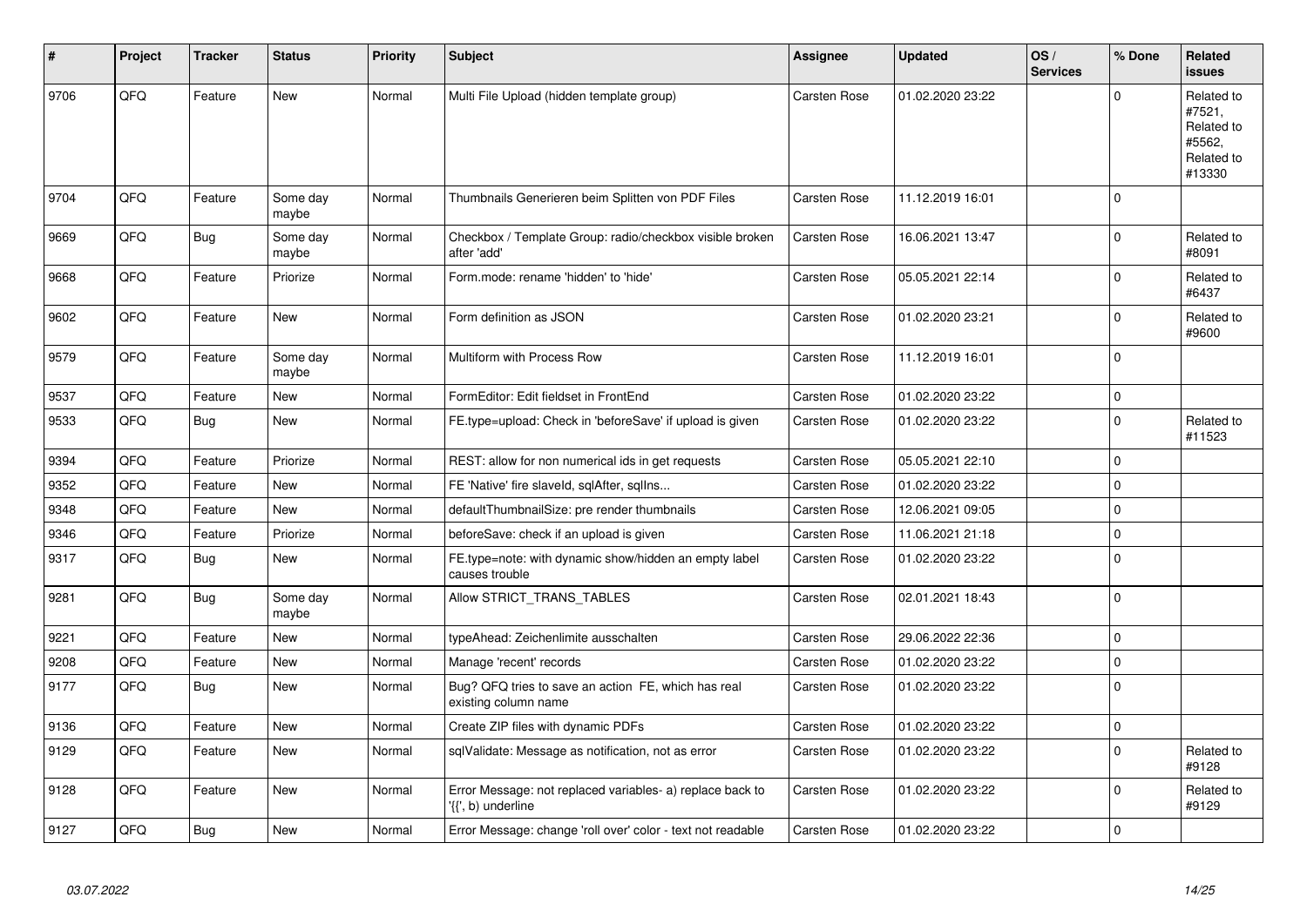| #    | Project | <b>Tracker</b> | <b>Status</b>     | <b>Priority</b> | <b>Subject</b>                                                                                         | Assignee            | <b>Updated</b>   | OS/<br><b>Services</b> | % Done      | Related<br><b>issues</b> |
|------|---------|----------------|-------------------|-----------------|--------------------------------------------------------------------------------------------------------|---------------------|------------------|------------------------|-------------|--------------------------|
| 9077 | QFQ     | Bug            | <b>New</b>        | Normal          | typeAheadSql: report broken SQL                                                                        | Carsten Rose        | 29.06.2022 22:35 |                        | $\Omega$    | Related to<br>#4018      |
| 9013 | QFQ     | Bug            | <b>New</b>        | Normal          | Error in Twig template not handled                                                                     | Carsten Rose        | 20.10.2021 13:43 |                        | $\mathbf 0$ |                          |
| 8975 | QFQ     | Feature        | <b>New</b>        | Normal          | Report Notation: 2.0                                                                                   | <b>Carsten Rose</b> | 01.02.2020 23:22 |                        | $\Omega$    | Related to<br>#8963      |
| 8963 | QFQ     | Feature        | Priorize          | Normal          | Setting values in a store: flexible way                                                                | Carsten Rose        | 05.05.2021 22:10 |                        | $\Omega$    | Related to<br>#8975      |
| 8894 | QFQ     | Feature        | Some day<br>maybe | Normal          | Documentation Tags Usable in QFQ Application                                                           | <b>Carsten Rose</b> | 11.12.2019 16:01 |                        | $\Omega$    |                          |
| 8892 | QFQ     | Feature        | Some day<br>maybe | Normal          | Display and Edit SQL Comments in Form Editor                                                           | Carsten Rose        | 11.12.2019 16:01 |                        | $\Omega$    |                          |
| 8806 | QFQ     | Feature        | <b>New</b>        | Normal          | SQL Function nl2br                                                                                     | Carsten Rose        | 01.02.2020 23:22 |                        | $\Omega$    |                          |
| 8719 | QFQ     | Feature        | New               | Normal          | extraButtonLock: add support for 0/1                                                                   | Carsten Rose        | 01.02.2020 23:22 |                        | $\mathbf 0$ |                          |
| 8702 | QFQ     | Feature        | New               | Normal          | Load Record which is locked: missing user info                                                         | Carsten Rose        | 11.12.2019 16:16 |                        | $\Omega$    | Related to<br>#9789      |
| 8586 | QFQ     | Feature        | Some day<br>maybe | Normal          | QFQ: Enhance Error message for 'record not found'                                                      | Carsten Rose        | 16.09.2021 15:10 |                        | $\Omega$    |                          |
| 8585 | QFQ     | Feature        | Priorize          | Normal          | Enhance Error message for 'unknown form'                                                               | Carsten Rose        | 01.02.2020 10:13 |                        | $\Omega$    |                          |
| 8584 | QFQ     | Feature        | Priorize          | Normal          | FE 'Action' - never assign to Container (except Template<br>Group)                                     | <b>Carsten Rose</b> | 01.02.2020 10:13 |                        | $\mathbf 0$ |                          |
| 8520 | QFQ     | Feature        | Some day<br>maybe | Normal          | Bring QFQ to Composer                                                                                  | Carsten Rose        | 16.09.2021 15:10 |                        | $\mathbf 0$ |                          |
| 8336 | QFQ     | Feature        | <b>New</b>        | Normal          | Form > modified > Close New: a) Optional disable popup, b)<br>custom text, c) mode on save: close stay | <b>Carsten Rose</b> | 01.02.2020 23:22 |                        | $\Omega$    | Related to<br>#8335      |
| 8277 | QFQ     | Feature        | Priorize          | Normal          | fe.parameter.default=                                                                                  | Carsten Rose        | 01.02.2020 23:17 |                        | $\Omega$    | Related to<br>#8113      |
| 8217 | QFQ     | Feature        | <b>New</b>        | Normal          | if-elseif-else construct                                                                               | Carsten Rose        | 16.03.2021 18:41 |                        | $\Omega$    | Related to<br>#10716     |
| 8187 | QFQ     | Feature        | <b>New</b>        | Normal          | Subrecord: enable/hide new button - make new/edit/delete<br>customizeable.                             | Carsten Rose        | 06.03.2021 18:44 |                        | $\Omega$    | Related to<br>#11326     |
| 8106 | QFQ     | <b>Bug</b>     | Some day<br>maybe | Normal          | Dynamic Update: Feld kann nicht auf empty zurückgesetzt<br>werden                                      | Carsten Rose        | 11.12.2019 16:01 |                        | $\Omega$    |                          |
| 8101 | QFQ     | Feature        | Some day<br>maybe | Normal          | Password hash: support further hashing methods                                                         | Carsten Rose        | 16.09.2021 15:10 |                        | $\Omega$    |                          |
| 8089 | QFQ     | Feature        | <b>New</b>        | Normal          | Copy/Paste for FormElements                                                                            | Carsten Rose        | 01.02.2020 23:22 |                        | $\mathbf 0$ |                          |
| 8049 | QFQ     | Bug            | <b>New</b>        | Normal          | FE.type=note, column 'value': text moves some pixel to top<br>after save                               | Carsten Rose        | 01.02.2020 23:22 |                        | $\Omega$    |                          |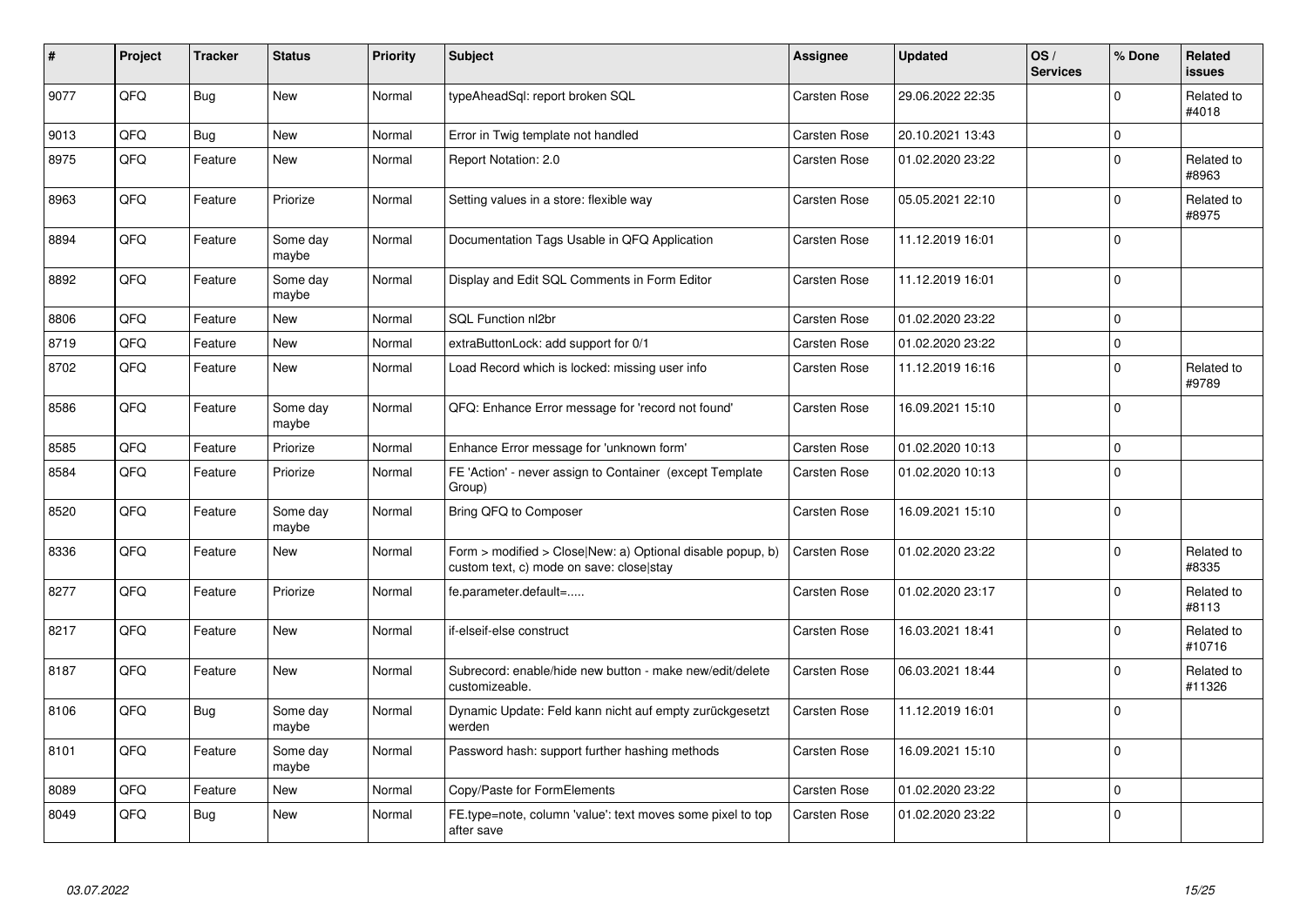| ∦    | Project | <b>Tracker</b> | <b>Status</b> | <b>Priority</b> | Subject                                                                                               | Assignee            | <b>Updated</b>   | OS/<br><b>Services</b> | % Done              | <b>Related</b><br>issues |
|------|---------|----------------|---------------|-----------------|-------------------------------------------------------------------------------------------------------|---------------------|------------------|------------------------|---------------------|--------------------------|
| 8044 | QFQ     | Feature        | Priorize      | Normal          | Transaction: a) Form, b) Report                                                                       | Carsten Rose        | 05.05.2021 22:14 |                        | $\mathbf 0$         | Related to<br>#8043      |
| 8037 | QFQ     | Bug            | Priorize      | Normal          | FE.type=upload (advanced mode): {{slaveld:V}} missing<br>during dynamic update                        | Carsten Rose        | 01.02.2020 10:13 |                        | $\mathbf 0$         |                          |
| 8034 | QFQ     | Feature        | Priorize      | Normal          | FormElement 'data': 22.22.2222 should not be accepted                                                 | Carsten Rose        | 01.02.2020 10:13 |                        | $\mathbf 0$         |                          |
| 7924 | QFQ     | Feature        | New           | Normal          | Radio/Checkbox with Tooltip                                                                           | Carsten Rose        | 01.02.2020 23:22 |                        | $\mathbf 0$         |                          |
| 7920 | QFQ     | Feature        | <b>New</b>    | Normal          | FE: Syntax Highlight, Zeinlenumbruch                                                                  | Carsten Rose        | 01.02.2020 10:03 |                        | $\mathbf 0$         |                          |
| 7890 | QFQ     | Bug            | New           | Normal          | FormElement 'required': extraButtonInfo not aligned                                                   | Carsten Rose        | 11.06.2021 21:17 |                        | $\mathbf 0$         | Related to<br>#11517     |
| 7812 | QFQ     | Feature        | New           | Normal          | FE 'Subrecord' - new option 'subrecordShowFilter',<br>'subrecordPaging'                               | Carsten Rose        | 01.02.2020 23:22 |                        | $\mathbf 0$         |                          |
| 7795 | QFQ     | Bug            | New           | Normal          | Readonly Form: Typeahead-Felder                                                                       | Carsten Rose        | 01.02.2020 23:22 |                        | $\mathbf 0$         | Related to<br>#10640     |
| 7685 | QFQ     | Bug            | New           | Normal          | Open FormElement from QFQ error message and save<br>modified record: error about missing {{formId:F}} | Carsten Rose        | 01.02.2020 23:22 |                        | $\mathbf 0$         |                          |
| 7683 | QFQ     | Feature        | New           | Normal          | Special column names in '{{ SELECT  AS _link }}' should<br>be detected                                | Carsten Rose        | 01.02.2020 23:21 |                        | $\mathbf 0$         |                          |
| 7681 | QFQ     | Feature        | <b>New</b>    | Normal          | Optional switch off 'check for modified record'                                                       | Carsten Rose        | 01.02.2020 23:21 |                        | $\mathbf 0$         |                          |
| 7660 | QFQ     | Feature        | New           | Normal          | IMAP: import mails to DB, move / delete mails                                                         | Carsten Rose        | 01.02.2020 09:52 |                        | 0                   |                          |
| 7656 | QFQ     | Bug            | Priorize      | Normal          | FE with required, 'pattern' and 'extraButtonLock': always<br>complain about missing value             | Carsten Rose        | 01.02.2020 10:13 |                        | $\mathbf 0$         |                          |
| 7630 | QFQ     | Feature        | Priorize      | Normal          | detailed error message for simple upload                                                              | Carsten Rose        | 01.02.2020 10:13 |                        | $\mathbf 0$         |                          |
| 7616 | QFQ     | Bug            | Priorize      | Normal          | Selectlist with Enum & Dynamic Update                                                                 | Carsten Rose        | 01.02.2020 10:13 |                        | $\mathbf 0$         |                          |
| 7574 | QFQ     | Bug            | New           | Normal          | Substitute error: form element not reported / dont parse<br>Form.note                                 | Carsten Rose        | 01.02.2020 23:21 |                        | $\mathbf 0$         |                          |
| 7547 | QFQ     | Bug            | New           | Normal          | Error Message in afterSave: wrong parameter column<br>reported                                        | Carsten Rose        | 01.02.2020 23:22 |                        | $\mathbf 0$         |                          |
| 7524 | QFQ     | Bug            | New           | Normal          | QFQ throws a 'General Error' if 'fileadmin/protected/log/' is<br>not writeable                        | <b>Carsten Rose</b> | 01.02.2020 23:22 |                        | $\Omega$            |                          |
| 7522 | QFQ     | Feature        | Priorize      | Normal          | Inserting default index.html to folder (Avoid Apache Indexing)                                        | <b>Carsten Rose</b> | 01.02.2020 10:13 |                        | $\mathbf 0$         |                          |
| 7521 | QFQ     | Feature        | New           | Normal          | TemplateGroup: fe.type=upload                                                                         | <b>Carsten Rose</b> | 01.02.2020 23:21 |                        | $\mathbf 0$         | Related to<br>#9706      |
| 7520 | QFQ     | Feature        | New           | Normal          | QR Code:  AS _qr ( AS _link)                                                                          | Carsten Rose        | 01.02.2020 23:22 |                        | $\mathsf 0$         |                          |
| 7519 | QFQ     | Feature        | New           | Normal          | Select: Multi                                                                                         | Carsten Rose        | 01.02.2020 23:22 |                        | 0                   |                          |
| 7513 | QFQ     | <b>Bug</b>     | New           | Normal          | Radios not correct aligned                                                                            | Carsten Rose        | 01.02.2020 23:22 |                        | 0                   |                          |
| 7512 | QFG     | Bug            | New           | Normal          | FE: inputType=number >> 'pattern' is not respected                                                    | Carsten Rose        | 01.02.2020 23:22 |                        | 0                   |                          |
| 7481 | QFG     | Feature        | New           | Normal          | Detect 'BaseUrl' automatically                                                                        | Carsten Rose        | 01.02.2020 23:21 |                        | $\mathsf{O}\xspace$ |                          |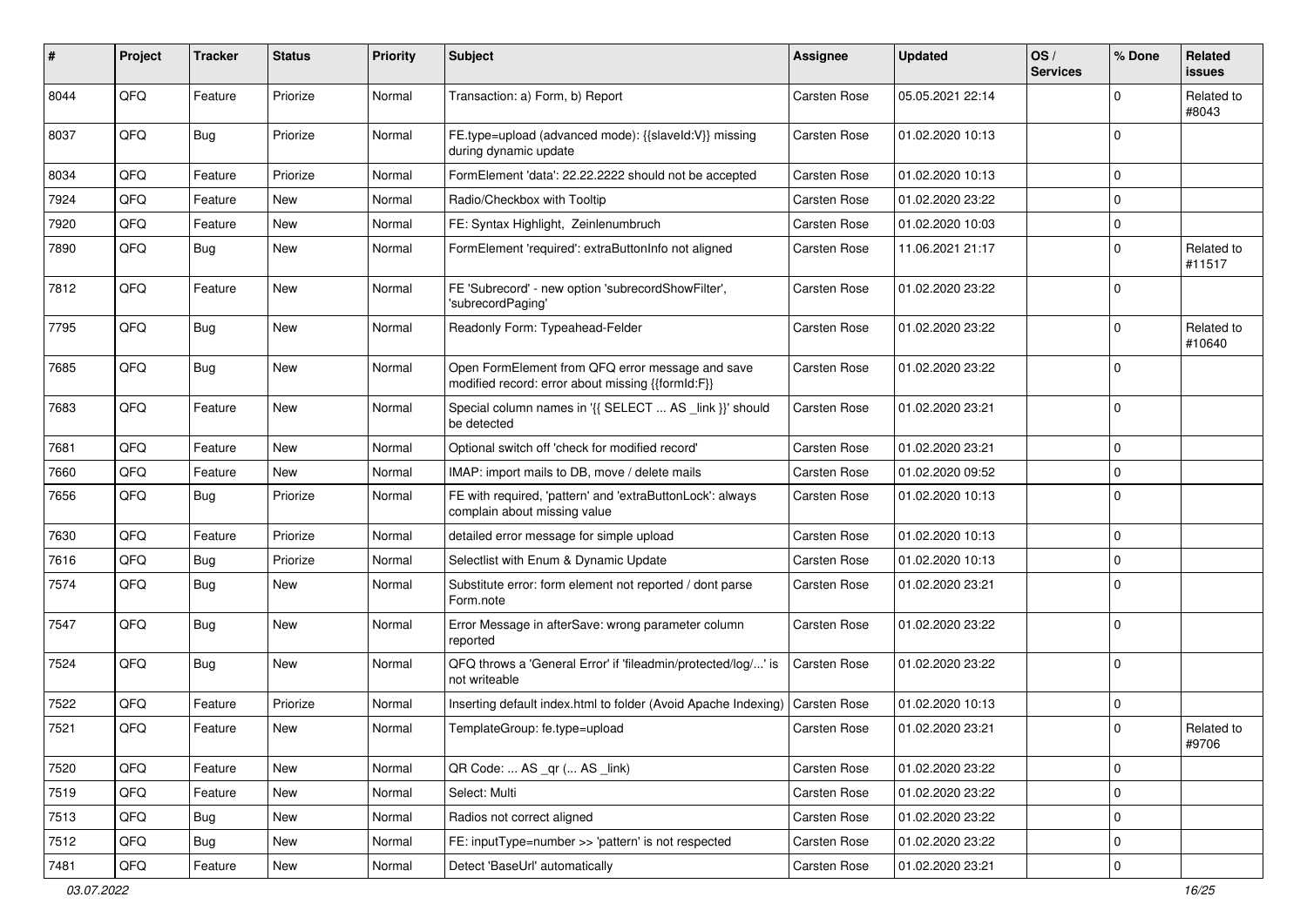| ∦    | Project | <b>Tracker</b> | <b>Status</b>     | <b>Priority</b> | <b>Subject</b>                                                                                                             | <b>Assignee</b>     | <b>Updated</b>   | OS/<br><b>Services</b> | % Done              | Related<br>issues         |
|------|---------|----------------|-------------------|-----------------|----------------------------------------------------------------------------------------------------------------------------|---------------------|------------------|------------------------|---------------------|---------------------------|
| 7480 | QFQ     | Feature        | <b>New</b>        | Normal          | Record History (Undo / Redo)                                                                                               | <b>Carsten Rose</b> | 11.12.2019 16:16 |                        | 0                   | Related to<br>#2361       |
| 7453 | QFQ     | Feature        | Some day<br>maybe | Normal          | import / export forms QFQ                                                                                                  | <b>Carsten Rose</b> | 16.09.2021 15:10 |                        | $\Omega$            |                           |
| 7452 | QFQ     | Feature        | Some dav<br>maybe | Normal          | automate deployment new QFQ version                                                                                        | <b>Carsten Rose</b> | 16.09.2021 15:10 |                        | 0                   |                           |
| 7342 | QFQ     | Feature        | <b>New</b>        | Normal          | add content $=$ hide this                                                                                                  | <b>Carsten Rose</b> | 01.02.2020 23:21 |                        | $\mathbf 0$         |                           |
| 7336 | QFQ     | Feature        | Some day<br>maybe | Normal          | PDF Upload: disallow PDFs with specific Meta information                                                                   | Carsten Rose        | 11.12.2019 16:01 |                        | $\Omega$            |                           |
| 7290 | QFQ     | Feature        | Priorize          | Normal          | FormEditor: title as textarea if LEN(title)>60                                                                             | Carsten Rose        | 01.02.2020 10:13 |                        | $\Omega$            | Blocked by<br>#7682       |
| 7280 | QFQ     | Feature        | <b>New</b>        | Normal          | recently used table                                                                                                        | <b>Carsten Rose</b> | 01.02.2020 23:21 |                        | $\Omega$            |                           |
| 7261 | QFQ     | Bug            | <b>New</b>        | Normal          | Report pathFilename for user without path, only the filename                                                               | <b>Carsten Rose</b> | 01.02.2020 23:21 |                        | 0                   |                           |
| 7239 | QFQ     | Feature        | <b>New</b>        | Normal          | TinyMCE: html tag whitelist                                                                                                | <b>Carsten Rose</b> | 01.02.2020 23:21 |                        | $\Omega$            | Related to<br>#14320      |
| 7219 | QFQ     | Bug            | <b>New</b>        | Normal          | typeSheadSql / typeAheadSqlPrefetch: change to curly<br>braces                                                             | <b>Carsten Rose</b> | 01.02.2020 23:21 |                        | 0                   |                           |
| 7217 | QFQ     | Feature        | Priorize          | Normal          | Download: notice User if `_sip=?` is missing                                                                               | <b>Carsten Rose</b> | 01.02.2020 10:13 |                        | $\mathbf 0$         |                           |
| 7175 | QFQ     | Feature        | New               | Normal          | Upload: md5 hash as filename                                                                                               | <b>Carsten Rose</b> | 01.02.2020 23:21 |                        | $\Omega$            |                           |
| 7119 | QFQ     | Feature        | <b>New</b>        | Normal          | Upload: scaleDownWidth, scaleDownHeight                                                                                    | <b>Carsten Rose</b> | 01.02.2020 23:21 |                        | 0                   |                           |
| 7109 | QFQ     | Feature        | New               | Normal          | Dynamic Updates: row/element hide                                                                                          | <b>Carsten Rose</b> | 01.02.2020 23:22 |                        | $\Omega$            | Has<br>duplicate<br>#4081 |
| 7107 | QFQ     | Feature        | Some day<br>maybe | Normal          | Showcase Registration Tool: Anmeldung / Administration :<br>Liste Anmeldungen / Emaileinaldung                             | Carsten Rose        | 11.12.2019 16:01 |                        | $\Omega$            |                           |
| 7102 | QFQ     | Feature        | <b>New</b>        | Normal          | Comment sign in report: '#' and '--'                                                                                       | <b>Carsten Rose</b> | 01.02.2020 23:21 |                        | $\mathbf 0$         |                           |
| 7099 | QFQ     | Feature        | New               | Normal          | Redesign FormEditor                                                                                                        | <b>Carsten Rose</b> | 01.02.2020 23:21 |                        | 0                   |                           |
| 7014 | QFQ     | Bug            | <b>New</b>        | Normal          | Sending invalid emails succeeds when<br>debug.redirectAllMailTo is set                                                     | <b>Carsten Rose</b> | 01.02.2020 23:21 |                        | $\Omega$            |                           |
| 7002 | QFQ     | <b>Bug</b>     | <b>New</b>        | Normal          | Dynamic Update: row does not disappear / appear                                                                            | <b>Carsten Rose</b> | 01.02.2020 23:22 |                        | $\Omega$            |                           |
| 6998 | QFQ     | Feature        | Priorize          | Normal          | Form: with debug=on show column information as tooltip of<br>column label                                                  | <b>Carsten Rose</b> | 01.02.2020 10:13 |                        | $\Omega$            |                           |
| 6912 | QFQ     | Bug            | <b>New</b>        | Normal          | error Message Var 'deadline' already set in SIP - in Form<br>with FE.value={{deadline:R:::{{deadlinePeriod:Y}}}}           | Carsten Rose        | 01.02.2020 23:21 |                        | $\mathbf 0$         |                           |
| 6855 | QFQ     | Feature        | New               | Normal          | With {{feUser:U}}!={{feUser:T}}: Save / Delete: only possible<br>with {{feUserSave:U}}='yes' and '{{feUserDelete:U}}='yes' | Carsten Rose        | 01.02.2020 23:21 |                        | $\mathbf 0$         |                           |
| 6765 | QFG     | Feature        | New               | Normal          | Moeglichkeit via QFQ eigene Logs zu schreiben                                                                              | Carsten Rose        | 01.02.2020 23:21 |                        | $\mathsf{O}\xspace$ |                           |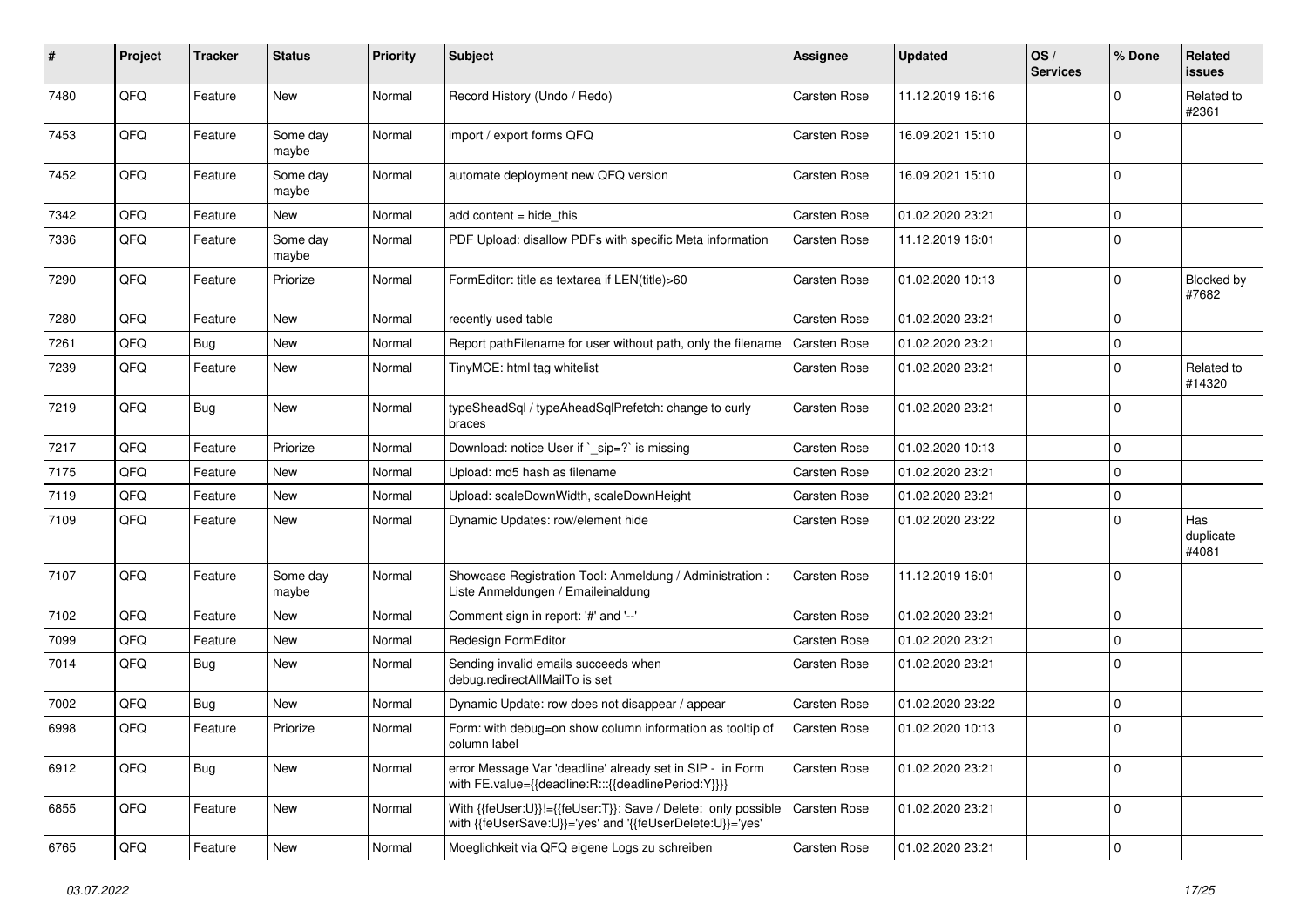| ∦    | Project | <b>Tracker</b> | <b>Status</b>     | <b>Priority</b> | Subject                                                                                               | <b>Assignee</b>     | <b>Updated</b>   | OS/<br><b>Services</b> | % Done      | Related<br>issues                           |
|------|---------|----------------|-------------------|-----------------|-------------------------------------------------------------------------------------------------------|---------------------|------------------|------------------------|-------------|---------------------------------------------|
| 6723 | QFQ     | Feature        | <b>New</b>        | Normal          | Report QFQ Installation and Version                                                                   | Carsten Rose        | 12.06.2021 09:07 |                        | 0           |                                             |
| 6715 | QFQ     | Feature        | Some day<br>maybe | Normal          | Code-Refactoring: dbArray vereinheitlichen                                                            | <b>Carsten Rose</b> | 11.12.2019 16:02 |                        | $\Omega$    |                                             |
| 6677 | QFQ     | Bug            | New               | Normal          | Error message FE Action Element: no/wrong FE reference<br>who cause the problem.                      | Carsten Rose        | 01.02.2020 23:21 |                        | $\Omega$    |                                             |
| 6602 | QFQ     | Feature        | <b>New</b>        | Normal          | Formlet: in Report auf Mausklick ein mini-form oeffnen                                                | <b>Carsten Rose</b> | 11.12.2019 16:16 |                        | $\Omega$    |                                             |
| 6594 | QFQ     | Feature        | New               | Normal          | Excel: on download, check if there is a valid sip                                                     | <b>Carsten Rose</b> | 01.02.2020 23:21 |                        | $\mathbf 0$ |                                             |
| 6574 | QFQ     | <b>Bug</b>     | Priorize          | Normal          | qfq.log: Fehlermeldung wurde angezeigt, aber nicht geloggt                                            | Carsten Rose        | 01.02.2020 10:13 |                        | $\Omega$    |                                             |
| 6483 | QFQ     | <b>Bug</b>     | <b>New</b>        | Normal          | R Store funktioniert nicht bei 'Report Notation' im FE                                                | <b>Carsten Rose</b> | 01.02.2020 23:21 |                        | 0           |                                             |
| 6462 | QFQ     | Bug            | <b>New</b>        | Normal          | File Upload: Nutzlose Fehlermeldung wenn Datei zu gross                                               | <b>Carsten Rose</b> | 01.02.2020 23:21 |                        | $\Omega$    | Related to<br>#6139                         |
| 6437 | QFQ     | Feature        | <b>New</b>        | Normal          | Neuer Mode Button bei FormElementen                                                                   | <b>Carsten Rose</b> | 01.02.2020 23:21 |                        | 0           | Related to<br>#9668.<br>Blocked by<br>#9678 |
| 6292 | QFQ     | Feature        | <b>New</b>        | Normal          | Download: File speichern mit Hash aber original Filename in<br>der Datenbank vermerken fuer Downloads | <b>Carsten Rose</b> | 01.02.2020 23:21 |                        | $\Omega$    |                                             |
| 6289 | QFQ     | Feature        | <b>New</b>        | Normal          | Form: Log                                                                                             | <b>Carsten Rose</b> | 01.02.2020 23:21 |                        | $\mathbf 0$ |                                             |
| 6261 | QFQ     | Feature        | New               | Normal          | Persistent SIP                                                                                        | Carsten Rose        | 12.06.2021 09:07 |                        | $\Omega$    | Related to<br>#10819                        |
| 6250 | QFQ     | Feature        | In Progress       | Normal          | Enhance layout: a) Subrecord, b) Subrecord-Title                                                      | <b>Carsten Rose</b> | 01.02.2020 23:22 |                        | $\Omega$    | Related to<br>#5391                         |
| 5991 | QFQ     | Bug            | Some day<br>maybe | Normal          | URLs with ' ' or long parameter are problematic                                                       | Carsten Rose        | 01.02.2020 23:19 |                        | $\Omega$    |                                             |
| 5983 | QFQ     | Feature        | Some day<br>maybe | Normal          | Form Submit (save & update): normalize date/-time FE                                                  | Carsten Rose        | 01.02.2020 23:19 |                        | $\Omega$    |                                             |
| 5942 | QFQ     | Feature        | Priorize          | Normal          | 'L' and 'type': append to links, generate via '_link' by using 'u:'                                   | <b>Carsten Rose</b> | 01.02.2020 10:13 |                        | $\Omega$    |                                             |
| 5894 | QFQ     | Feature        | Feedback          | Normal          | Typeahead in Report: show/hide rows dynamically                                                       | <b>Carsten Rose</b> | 18.02.2022 08:50 |                        | $\Omega$    | Related to<br>#5893,<br>Related to<br>#5885 |
| 5852 | QFQ     | Feature        | Some day<br>maybe | Normal          | Logging: mail.log / sql.log - im FE anzeigen und via AJAX<br>aktualisieren                            | Carsten Rose        | 01.02.2020 23:19 |                        | ΙO          | Related to<br>#5885                         |
| 5782 | QFQ     | Feature        | New               | Normal          | NextCloud API                                                                                         | Carsten Rose        | 01.02.2020 10:02 |                        | $\mathbf 0$ |                                             |
| 5768 | QFG     | Bug            | Some day<br>maybe | Normal          | '{{pageLanguage:T}}' missing if QFQ is called via api                                                 | Carsten Rose        | 01.02.2020 23:19 |                        | $\mathbf 0$ |                                             |
| 5706 | QFQ     | <b>Bug</b>     | Some day<br>maybe | Normal          | upload: fileDestination needs to be sanatized                                                         | Carsten Rose        | 01.02.2020 23:19 |                        | $\mathbf 0$ |                                             |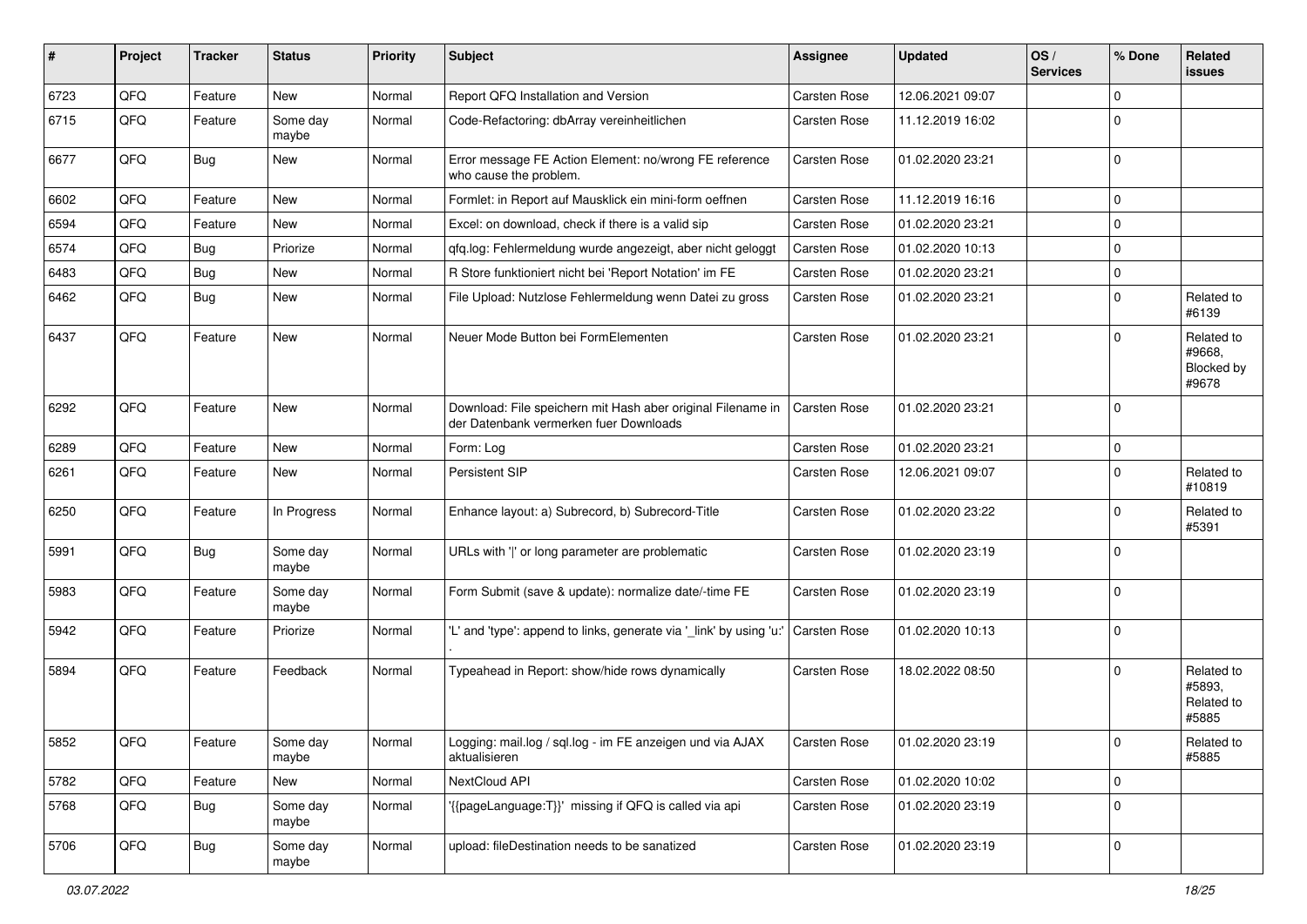| #    | Project | <b>Tracker</b> | <b>Status</b>     | <b>Priority</b> | <b>Subject</b>                                                                                                       | <b>Assignee</b>     | <b>Updated</b>   | OS/<br><b>Services</b> | % Done       | Related<br>issues                           |
|------|---------|----------------|-------------------|-----------------|----------------------------------------------------------------------------------------------------------------------|---------------------|------------------|------------------------|--------------|---------------------------------------------|
| 5695 | QFQ     | Feature        | In Progress       | Normal          | <b>Multiform</b>                                                                                                     | <b>Carsten Rose</b> | 02.01.2021 18:38 |                        | $\Omega$     |                                             |
| 5665 | QFQ     | Feature        | Some day<br>maybe | Normal          | Versuch das '{{!' nicht mehr noetig ist.                                                                             | <b>Carsten Rose</b> | 01.02.2020 23:20 |                        | $\Omega$     | Related to<br>#7432,<br>Related to<br>#7434 |
| 5579 | QFQ     | Feature        | Some day<br>maybe | Normal          | Enhance Doc / Presentation: variable type 'link column type'                                                         | <b>Carsten Rose</b> | 01.02.2020 23:19 |                        | 0            |                                             |
| 5576 | QFQ     | Bug            | New               | Normal          | Using MySQL 'DROP' requires privilege - wich is not really<br>necessary.                                             | <b>Carsten Rose</b> | 01.02.2020 23:21 |                        | $\Omega$     |                                             |
| 5559 | QFQ     | Bug            | New               | Normal          | FE.type = Upload: 'accept' might contain variables                                                                   | Carsten Rose        | 11.05.2020 21:23 |                        | $\Omega$     |                                             |
| 5557 | QFQ     | <b>Bug</b>     | Some day<br>maybe | Normal          | Form load: STORE RECORD filled, but should be empty                                                                  | <b>Carsten Rose</b> | 01.02.2020 23:19 |                        | $\mathbf 0$  |                                             |
| 5548 | QFQ     | Feature        | Some dav<br>maybe | Normal          | 801 Textfiles/Scriptfiles als Thumbnail                                                                              | <b>Carsten Rose</b> | 07.03.2022 16:26 |                        | $\Omega$     |                                             |
| 5480 | QFQ     | Feature        | Some day<br>maybe | Normal          | QFQ: Dokumentation mit Screenshots versehen                                                                          | <b>Carsten Rose</b> | 01.02.2020 23:20 |                        | $\Omega$     | Related to<br>#9879                         |
| 5428 | QFQ     | Feature        | Some day<br>maybe | Normal          | secure thumbnail: late render on access.                                                                             | <b>Carsten Rose</b> | 01.02.2020 23:20 |                        | $\Omega$     |                                             |
| 5345 | QFQ     | Feature        | New               | Normal          | Report: UPDATE / INSERT / DELETE statements should<br>trigger subqueries, depending on the result.                   | <b>Carsten Rose</b> | 27.05.2020 16:11 |                        | $\mathbf 0$  |                                             |
| 5305 | QFQ     | Bug            | New               | Normal          | Upload FormElement: nicht disabled by readonly Form                                                                  | <b>Carsten Rose</b> | 16.06.2021 13:43 |                        | $\mathbf 0$  | Related to<br>#9347,<br>Related to<br>#9834 |
| 5132 | QFQ     | Feature        | Some day<br>maybe | Normal          | Error Message sendmail missing attachment: more details                                                              | Carsten Rose        | 01.02.2020 23:19 |                        | $\Omega$     |                                             |
| 5131 | QFQ     | Feature        | New               | Normal          | Activate Spin Gear ('wait/busy' indicator) via LINK attribute                                                        | <b>Carsten Rose</b> | 01.02.2020 23:21 |                        | $\mathbf 0$  |                                             |
| 5021 | QFQ     | Bug            | Some day<br>maybe | Normal          | FE.typ=extra - during save displays error 'datum2' already<br>filled in STORE_SIP - the value is stored nevertheless | <b>Carsten Rose</b> | 01.02.2020 23:19 |                        | $\Omega$     | Related to<br>#3875                         |
| 4956 | QFQ     | Feature        | Some day<br>maybe | Normal          | Sendmail: Benutzerdefinierte Headers                                                                                 | Carsten Rose        | 11.12.2019 16:02 |                        | $\Omega$     |                                             |
| 4872 | QFQ     | Feature        | Some day<br>maybe | Normal          | Fields of Typo3 page available in STORE_TYPO3                                                                        | Carsten Rose        | 01.02.2020 23:19 |                        | $\Omega$     |                                             |
| 4869 | QFQ     | Feature        | Some day<br>maybe | Normal          | Dynamic Update (show, hide, readonly?, required?) for<br><b>Template Group Elements</b>                              | Carsten Rose        | 01.02.2020 23:19 |                        | <sup>0</sup> | Related to<br>#4865                         |
| 4839 | QFQ     | Feature        | Some day<br>maybe | Normal          | qfq-handle in <head> Abschnitt</head>                                                                                | <b>Carsten Rose</b> | 11.12.2019 16:02 |                        | $\Omega$     |                                             |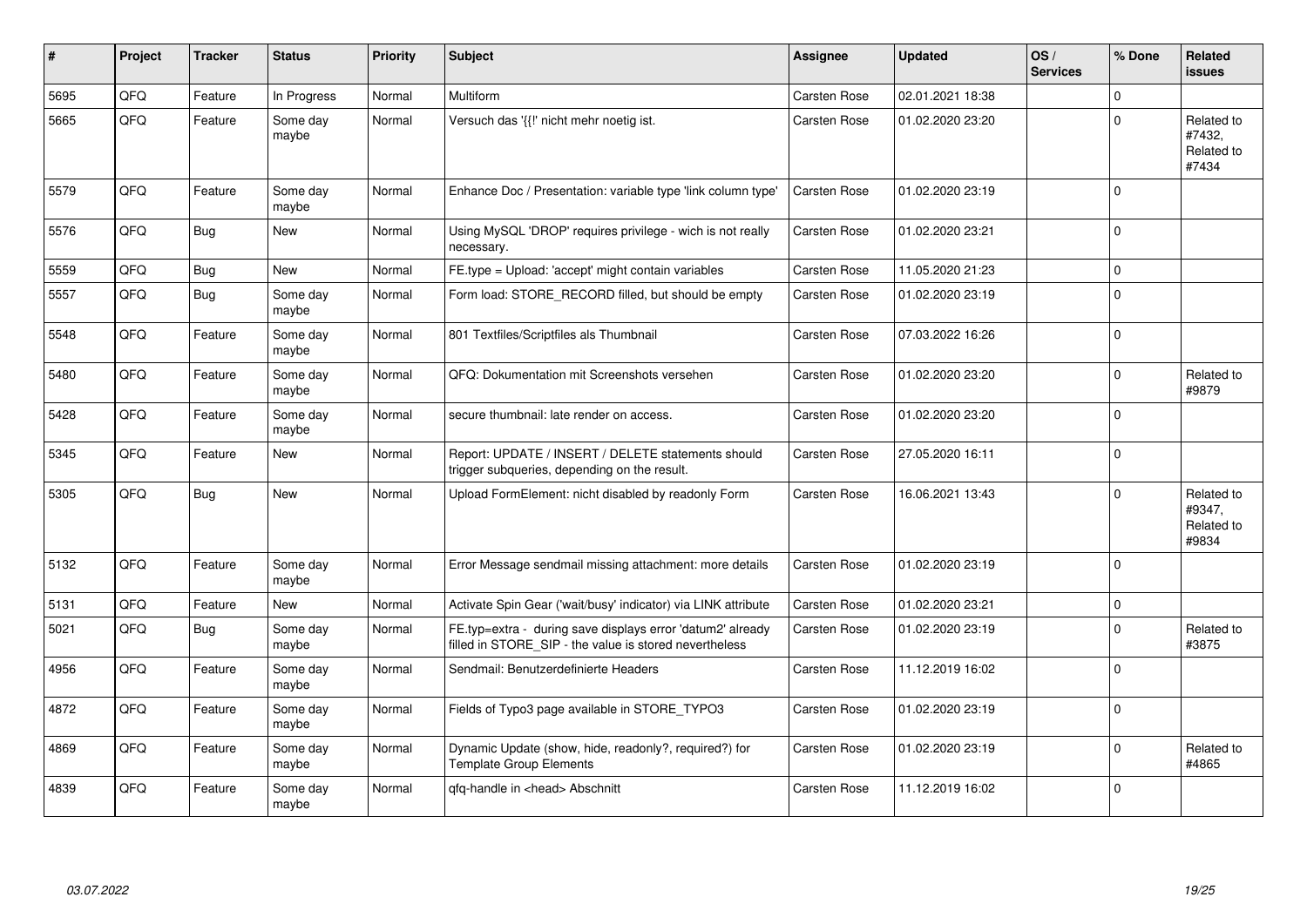| #    | Project | <b>Tracker</b> | <b>Status</b>     | <b>Priority</b> | <b>Subject</b>                                                                                                          | <b>Assignee</b>     | <b>Updated</b>   | OS/<br><b>Services</b> | % Done      | Related<br>issues                              |
|------|---------|----------------|-------------------|-----------------|-------------------------------------------------------------------------------------------------------------------------|---------------------|------------------|------------------------|-------------|------------------------------------------------|
| 4771 | QFQ     | Bug            | Some day<br>maybe | Normal          | qfq: select-down-values empty after save (edit-form for<br>program administrators)                                      | Carsten Rose        | 01.02.2020 23:20 |                        | 0           | Related to<br>#4549, Has<br>duplicate<br>#4282 |
| 4757 | QFQ     | Feature        | Some day<br>maybe | Normal          | Test subrecord: download links ok? Links ok?                                                                            | <b>Carsten Rose</b> | 01.02.2020 23:20 |                        | 0           |                                                |
| 4756 | QFQ     | Bug            | <b>New</b>        | Normal          | Form dirty even nothing changes                                                                                         | <b>Carsten Rose</b> | 11.12.2019 16:16 |                        | $\mathbf 0$ |                                                |
| 4659 | QFQ     | Bug            | Some day<br>maybe | Normal          | infoButtonExtra                                                                                                         | <b>Carsten Rose</b> | 01.02.2020 23:20 |                        | 0           |                                                |
| 4652 | QFQ     | Feature        | Some day<br>maybe | Normal          | UZH CD: Weiterleitung auf benutzerdefinierte 403/404 Seite                                                              | <b>Carsten Rose</b> | 01.02.2020 23:20 |                        | $\Omega$    |                                                |
| 4651 | QFQ     | <b>Bug</b>     | Some day<br>maybe | Normal          | 'Loading document" Modal wird angezeigt bei uzhcd type=2<br>Ansicht                                                     | <b>Carsten Rose</b> | 01.02.2020 23:20 |                        | 0           |                                                |
| 4650 | QFQ     | Feature        | Some day<br>maybe | Normal          | Convert html to doc/rtf                                                                                                 | Carsten Rose        | 01.02.2020 23:20 |                        | $\Omega$    | Related to<br>#10704                           |
| 4606 | QFQ     | Feature        | Some day<br>maybe | Normal          | link: qualifier to render bootstrap button                                                                              | <b>Carsten Rose</b> | 01.02.2020 23:19 |                        | 0           |                                                |
| 4583 | QFQ     | Bug            | Some day<br>maybe | Normal          | Dynamic Update bei TypeAhead Feldern                                                                                    | <b>Carsten Rose</b> | 01.02.2020 23:19 |                        | $\mathbf 0$ |                                                |
| 4549 | QFQ     | <b>Bug</b>     | Some day<br>maybe | Normal          | TemplateGroups: FE.type SELECT loose selected value<br>after save                                                       | <b>Carsten Rose</b> | 01.02.2020 23:20 |                        | $\Omega$    | Related to<br>#4548,<br>Related to<br>#4771    |
| 4528 | QFQ     | Bug            | Some day<br>maybe | Normal          | extraButtonLock mit SQLAhead Bug                                                                                        | Carsten Rose        | 01.02.2020 23:19 |                        | $\Omega$    |                                                |
| 4413 | QFQ     | Feature        | New               | Normal          | fieldset: show/hidden, modeSql, dynamicUpdate                                                                           | <b>Carsten Rose</b> | 09.02.2022 15:19 |                        | 0           |                                                |
| 4365 | QFQ     | Feature        | Some day<br>maybe | Normal          | Multi Language: new way of config                                                                                       | <b>Carsten Rose</b> | 01.02.2020 23:20 |                        | $\Omega$    |                                                |
| 4349 | QFQ     | Feature        | Some day<br>maybe | Normal          | link download: downloaded external URL to<br>deliver/concatenate - check mimetipe and handle it correctly               | <b>Carsten Rose</b> | 11.12.2019 16:02 |                        | $\Omega$    |                                                |
| 4343 | QFQ     | Feature        | Some day<br>maybe | Normal          | Link: Classifier to add 'attributes'                                                                                    | <b>Carsten Rose</b> | 01.02.2020 23:20 |                        | $\Omega$    | Related to<br>#14077                           |
| 4330 | QFQ     | Feature        | Some day<br>maybe | Normal          | Error Message: report missing {{ / }} in sqlUpdate, sqlInsert,<br>sqlDelete, sqlAfter, sqlBefore in FE action elements. | <b>Carsten Rose</b> | 01.02.2020 23:20 |                        | $\Omega$    |                                                |
| 4328 | QFQ     | Bug            | Some day<br>maybe | Normal          | Error Message: Show FE name/number on problems in FE                                                                    | Carsten Rose        | 01.02.2020 23:20 |                        | $\mathbf 0$ |                                                |
| 4293 | QFQ     | Bug            | Some day<br>maybe | Normal          | Download broken if token 'd:' is missing - but no error<br>message                                                      | Carsten Rose        | 11.12.2019 16:03 |                        | 0           | Related to<br>#7514                            |
| 4259 | QFQ     | Feature        | Some day<br>maybe | Normal          | Instant trigger a cron job                                                                                              | Carsten Rose        | 11.12.2019 16:03 |                        | $\mathbf 0$ |                                                |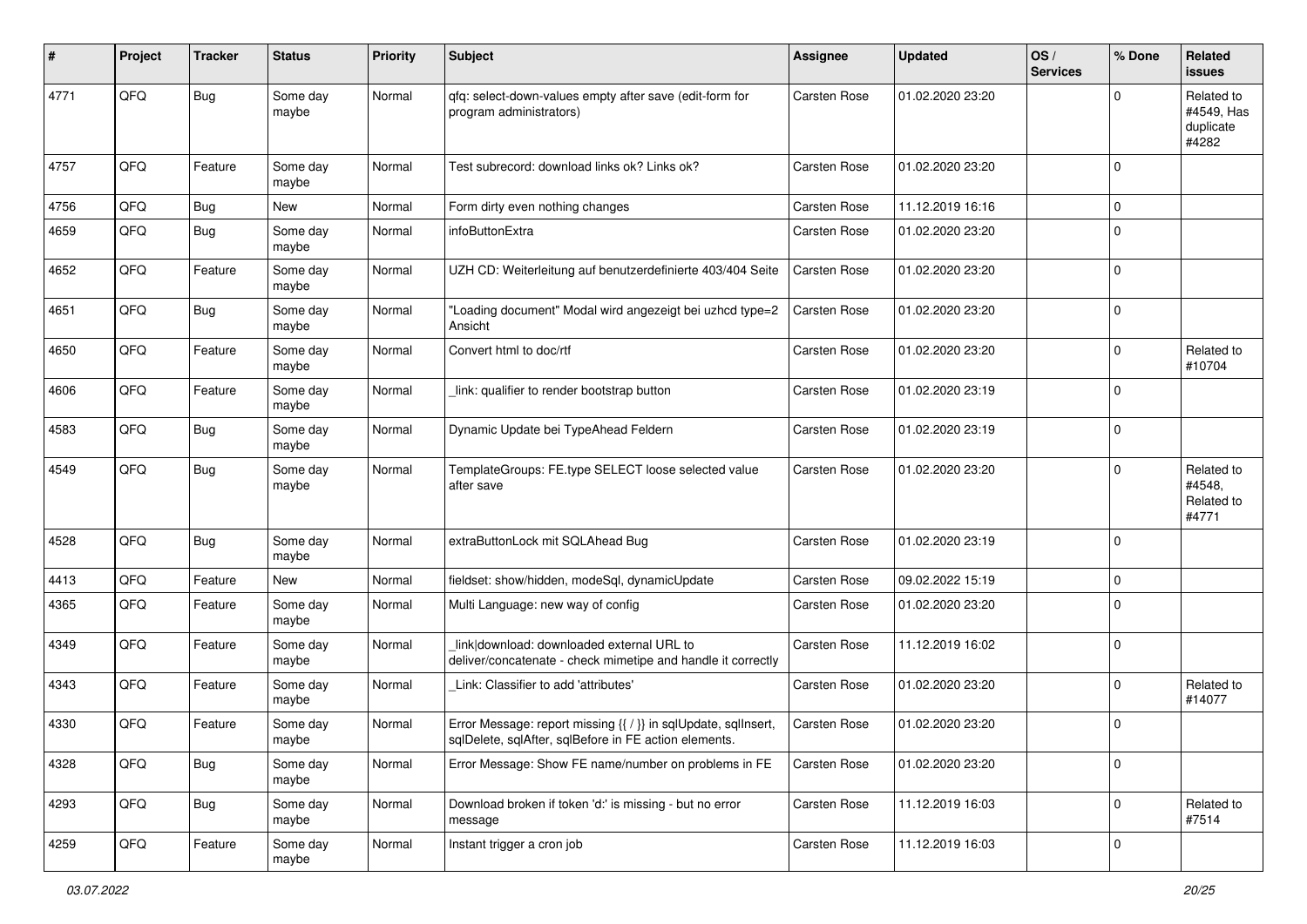| #    | Project | <b>Tracker</b> | <b>Status</b>     | <b>Priority</b> | <b>Subject</b>                                                                                                                      | <b>Assignee</b>     | <b>Updated</b>   | OS/<br><b>Services</b> | % Done      | Related<br><b>issues</b>                    |
|------|---------|----------------|-------------------|-----------------|-------------------------------------------------------------------------------------------------------------------------------------|---------------------|------------------|------------------------|-------------|---------------------------------------------|
| 4250 | QFQ     | Feature        | <b>New</b>        | Normal          | AutoCron in QFQ via PHP                                                                                                             | Carsten Rose        | 01.02.2020 23:21 |                        | $\Omega$    | Related to<br>#3292.<br>Related to<br>#3291 |
| 4197 | QFQ     | Feature        | Some day<br>maybe | Normal          | Unit Test fuer JSON Stream von QuickFormQuery.php ><br>doForm()                                                                     | Carsten Rose        | 11.12.2019 16:03 |                        | $\mathbf 0$ |                                             |
| 4092 | QFQ     | Bug            | Some day<br>maybe | Normal          | 1) Logging verbessern wann welches FE warum ausgefuehrt<br>wird, 2) Documentation: Best Practice Template Group                     | <b>Carsten Rose</b> | 01.02.2020 23:19 |                        | $\mathbf 0$ | Related to<br>#3504                         |
| 4082 | QFQ     | Feature        | <b>New</b>        | Normal          | Dynamic Update: modeSql - useful default                                                                                            | Carsten Rose        | 01.02.2020 23:22 |                        | $\mathbf 0$ |                                             |
| 4050 | QFQ     | Feature        | New               | Normal          | sql.log: 1) FormElement ID which causes a specific action,<br>2) Result in the same row.                                            | Carsten Rose        | 15.04.2020 11:35 |                        | $\mathbf 0$ | Related to<br>#5458                         |
| 4026 | QFQ     | Feature        | Some day<br>maybe | Normal          | sqlLog.sql: log number of FE.id                                                                                                     | Carsten Rose        | 11.12.2019 16:03 |                        | $\mathbf 0$ | Related to<br>#5458                         |
| 4023 | QFQ     | Feature        | New               | Normal          | prepared statements - FE action: salveld, sqllnsert,<br>sqlUpdate, sqlDelete, sqlBefore, sqlAfter                                   | Carsten Rose        | 11.12.2019 16:15 |                        | $\mathbf 0$ |                                             |
| 4018 | QFQ     | Feature        | New               | Normal          | typeahead: long query parameter / answer triggers 'Attack<br>detected' and purges current SIP storage.                              | Carsten Rose        | 29.06.2022 22:46 |                        | $\Omega$    | Related to<br>#9077                         |
| 4008 | QFQ     | <b>Bug</b>     | Some day<br>maybe | Normal          | FormElemen.type=sendmail: wrong 'TO' if 'real<br>name <rea@mail.to>' is used</rea@mail.to>                                          | Carsten Rose        | 11.12.2019 16:03 |                        | $\mathbf 0$ |                                             |
| 3991 | QFQ     | Feature        | Some dav<br>maybe | Normal          | report: Columnname '_skipWrap' skips 'fbeg', 'fend'                                                                                 | Carsten Rose        | 11.12.2019 16:03 |                        | $\mathbf 0$ |                                             |
| 3947 | QFQ     | Feature        | Some day<br>maybe | Normal          | Attack detectect: logout current user                                                                                               | Carsten Rose        | 11.12.2019 16:03 |                        | $\Omega$    | Related to<br>#5458.<br>Related to<br>#6299 |
| 3942 | QFQ     | Feature        | Some day<br>maybe | Normal          | Action Elemente: neu generierte IDs via FE weitergeben                                                                              | <b>Carsten Rose</b> | 11.12.2019 16:03 |                        | $\mathbf 0$ | Related to<br>#3941                         |
| 3941 | QFQ     | Feature        | Some day<br>maybe | Normal          | sqlAfter: es sollten mehrere moeglich sein                                                                                          | Carsten Rose        | 11.12.2019 16:03 |                        | $\mathbf 0$ | Related to<br>#3942                         |
| 3905 | QFQ     | Feature        | Some day<br>maybe | Normal          | Documentation: Best Practice anhand eines Online<br>Bewerbungstools                                                                 | Carsten Rose        | 11.12.2019 16:03 |                        | $\mathbf 0$ |                                             |
| 3900 | QFQ     | Feature        | Some day<br>maybe | Normal          | Extend documentation of 'Copy / Paste'                                                                                              | <b>Carsten Rose</b> | 11.12.2019 16:03 |                        | $\mathbf 0$ | Related to<br>#3899                         |
| 3895 | QFQ     | <b>Bug</b>     | Some day<br>maybe | Normal          | typeahead pedantic: on lehrkredit Idap webpass - if only one Carsten Rose<br>person is in dropdown, such person can't be selected   |                     | 11.12.2019 16:03 |                        |             |                                             |
| 3882 | QFQ     | Bug            | Some day<br>maybe | Normal          | templateGroup: disable 'add' if limit is reached - funktioniert<br>nicht wenn bereits records existierten                           | <b>Carsten Rose</b> | 11.12.2019 16:03 |                        | $\mathbf 0$ |                                             |
| 3877 | QFQ     | Feature        | Some day<br>maybe | Normal          | FormEditor: die Felder die aktuell nicht gebraucht werden<br>nur auf readonly/disabled setzen (nicht ausblenden > das<br>irritiert. | Carsten Rose        | 11.12.2019 16:03 |                        | $\mathbf 0$ |                                             |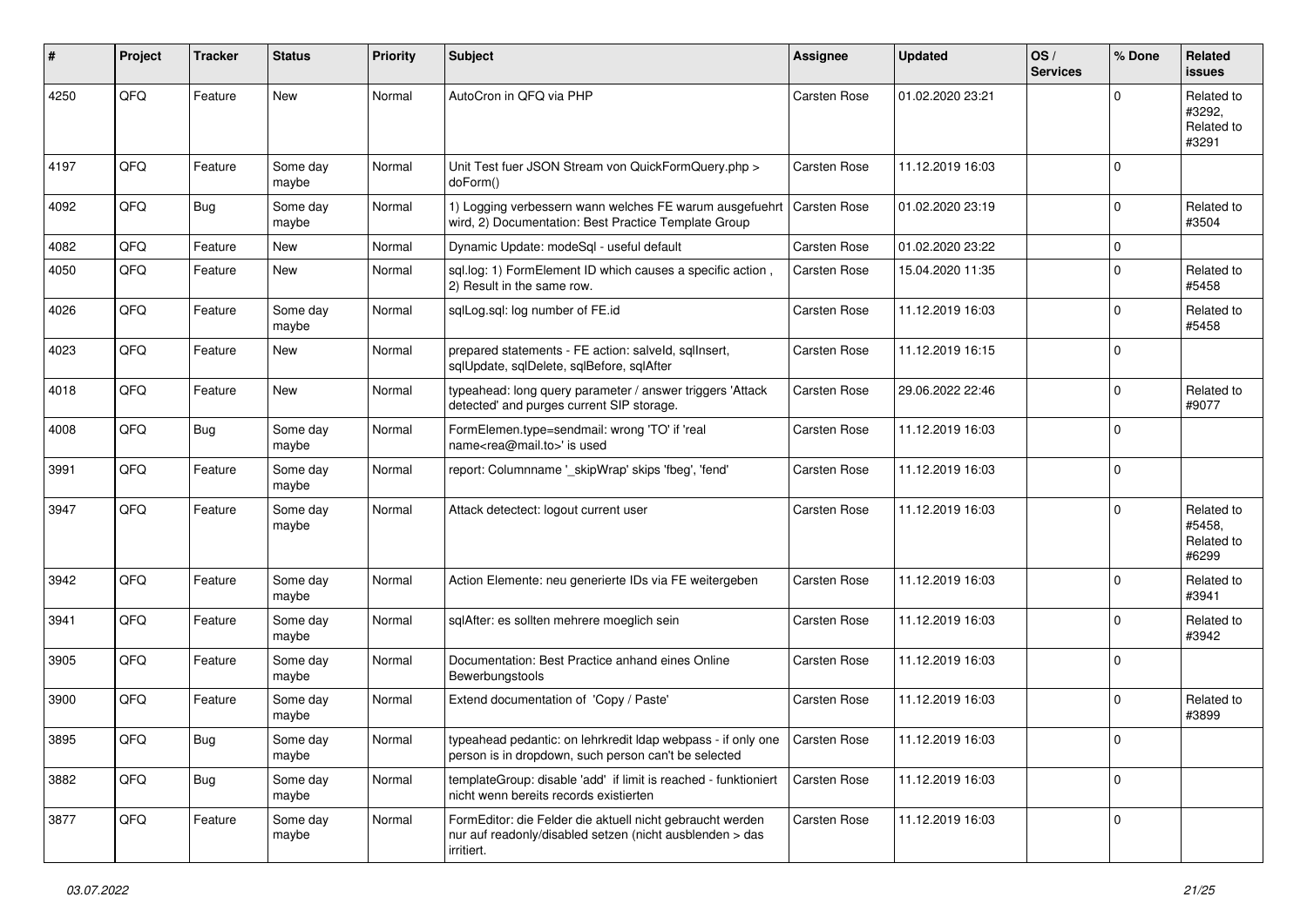| ∦    | Project | <b>Tracker</b> | <b>Status</b>     | <b>Priority</b> | <b>Subject</b>                                                                                                                               | <b>Assignee</b>     | <b>Updated</b>   | OS/<br><b>Services</b> | % Done      | Related<br>issues                           |
|------|---------|----------------|-------------------|-----------------|----------------------------------------------------------------------------------------------------------------------------------------------|---------------------|------------------|------------------------|-------------|---------------------------------------------|
| 3867 | QFQ     | Feature        | Priorize          | Normal          | Readonly Formular: Template Groups add/delete<br>ausbeldnen                                                                                  | <b>Carsten Rose</b> | 05.05.2021 22:12 |                        | $\Omega$    |                                             |
| 3811 | QFQ     | <b>Bug</b>     | Some day<br>maybe | Normal          | Dynamic Update: extraButtonInfo - Text aktualisieren                                                                                         | <b>Carsten Rose</b> | 11.12.2019 16:03 |                        | $\Omega$    | Related to<br>#11517                        |
| 3782 | QFQ     | Bug            | Priorize          | Normal          | Bei fehlerhafter Eingabe (z.B. Datum) sollte das erwartete<br>Format angezeigt werden                                                        | <b>Carsten Rose</b> | 01.02.2020 10:13 |                        | $\Omega$    |                                             |
| 3750 | QFQ     | Bug            | Some day<br>maybe | Normal          | FE in a row: if one violates check, all are red                                                                                              | <b>Carsten Rose</b> | 11.12.2019 16:03 |                        | $\mathbf 0$ |                                             |
| 3708 | QFQ     | Feature        | Some day<br>maybe | Normal          | Form: input - 'specialchars', 'none'  gewisse tags erlauben,<br>andere verbieten                                                             | <b>Carsten Rose</b> | 11.12.2019 16:02 |                        | $\Omega$    | Related to<br>#14320                        |
| 3682 | QFQ     | Bug            | Some day<br>maybe | Normal          | Dynamic update: Radio buttons                                                                                                                | Carsten Rose        | 11.12.2019 16:02 |                        | $\Omega$    |                                             |
| 3677 | QFQ     | Feature        | Some day<br>maybe | Normal          | wkhtmltopdf: FE User access prohibited, if client IP changes<br>\$TYPO3_CONF_VARS[FE][lockIP]                                                | Carsten Rose        | 11.12.2019 16:02 |                        | $\Omega$    |                                             |
| 3666 | QFQ     | Feature        | Some day<br>maybe | Normal          | a) Performance Messung: mysql_real_escape_string() im<br>Vergleich zu str_replace(), b) doppeltes Aufrufen von<br>mysql real escape string() | <b>Carsten Rose</b> | 11.12.2019 16:02 |                        | $\mathbf 0$ |                                             |
| 3588 | QFQ     | Bug            | Some day<br>maybe | Normal          | templateGroup: versteckte Elemente werden weiterhin<br>gespeichert.                                                                          | <b>Carsten Rose</b> | 11.12.2019 16:02 |                        | $\mathbf 0$ |                                             |
| 3547 | QFQ     | Bug            | <b>New</b>        | Normal          | FE of type 'note' causes writing of empty fields.                                                                                            | <b>Carsten Rose</b> | 01.02.2020 23:21 |                        | $\mathbf 0$ |                                             |
| 3504 | QFQ     | Feature        | <b>New</b>        | Normal          | Logging: welche Action FEs werden wann wie ausgefuehrt                                                                                       | <b>Carsten Rose</b> | 01.02.2020 23:21 |                        | $\Omega$    | Related to<br>#5458,<br>Related to<br>#4092 |
| 3458 | QFQ     | Feature        | Some day<br>maybe | Normal          | Display 'Edit Form Element'-Checkbox on form: should<br>depend on FE Group                                                                   | <b>Carsten Rose</b> | 11.12.2019 16:02 |                        | $\Omega$    | Related to<br>#3447                         |
| 3457 | QFQ     | Feature        | Some day<br>maybe | Normal          | LDAP: concat multi values to one single entry                                                                                                | <b>Carsten Rose</b> | 11.12.2019 16:02 |                        | $\Omega$    |                                             |
| 3432 | QFQ     | Feature        | <b>New</b>        | Normal          | subrecord: dynamicUpdate                                                                                                                     | <b>Carsten Rose</b> | 11.06.2020 21:10 |                        | $\Omega$    | Related to<br>#5691                         |
| 3385 | QFQ     | Feature        | Some day<br>maybe | Normal          | templateGroup: insert/update/delete non primary records                                                                                      | <b>Carsten Rose</b> | 11.12.2019 16:02 |                        | $\Omega$    |                                             |
| 3350 | QFQ     | Feature        | Some day<br>maybe | Normal          | FormEditor: Hilfetext hinter 'checktype'                                                                                                     | <b>Carsten Rose</b> | 11.12.2019 16:02 |                        | $\Omega$    |                                             |
| 3349 | QFQ     | <b>Bug</b>     | Some day<br>maybe | Normal          | config.qfq.ini: a) vertraegt keine '=' im Value (z.B. Passwort),<br>b) Values sollten in ticks einschliessbar sein (spaces, )                | <b>Carsten Rose</b> | 11.12.2019 16:02 |                        | $\mathbf 0$ |                                             |
| 3332 | QFQ     | Feature        | Some day<br>maybe | Normal          | Uploads: Thumbnails, Details zum hochgeladenen File                                                                                          | Carsten Rose        | 11.12.2019 16:02 |                        | $\Omega$    | Related to<br>#3264,<br>Related to<br>#5333 |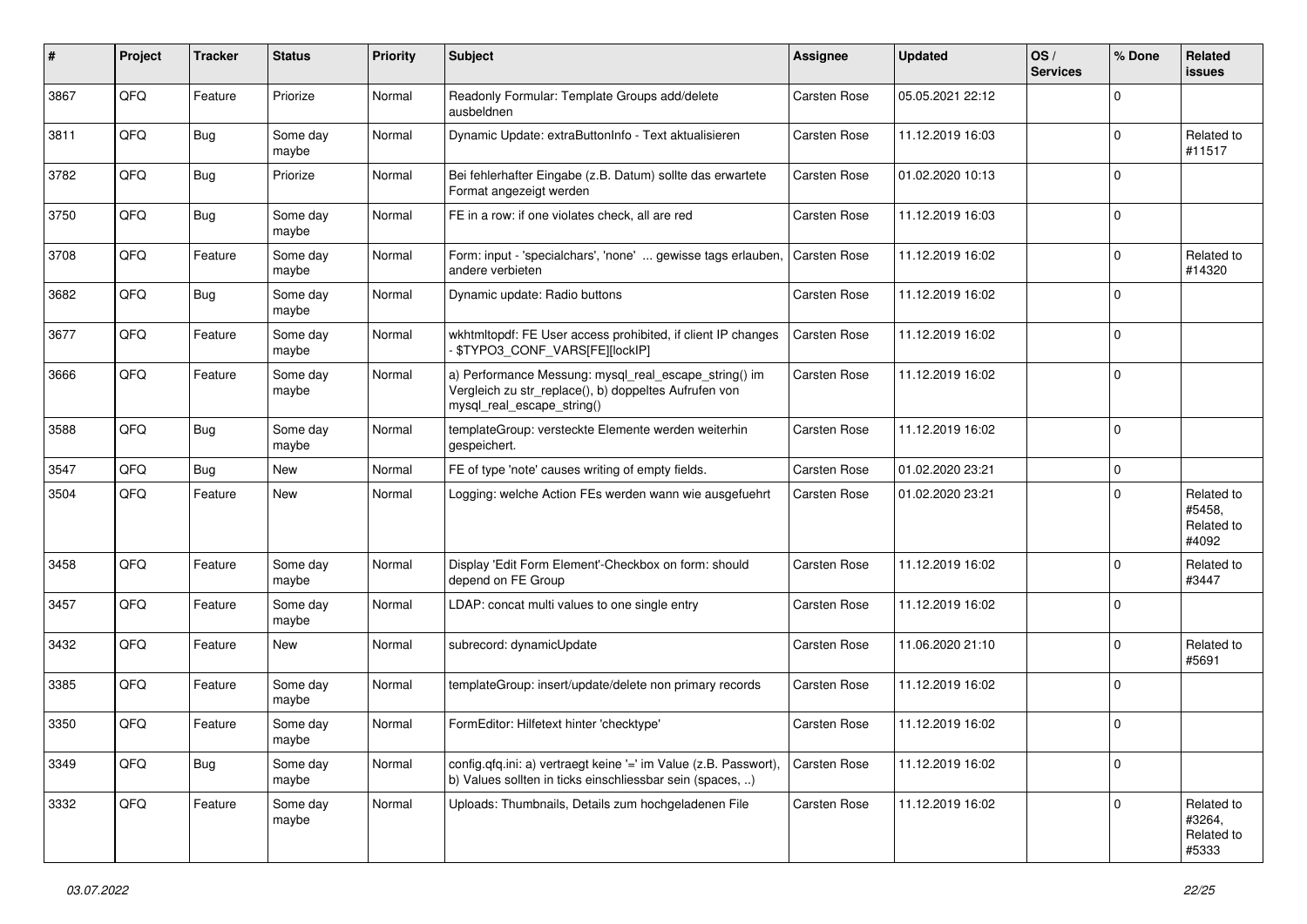| $\vert$ # | Project | <b>Tracker</b> | <b>Status</b>     | <b>Priority</b> | Subject                                                                                                                               | <b>Assignee</b>     | <b>Updated</b>   | OS/<br><b>Services</b> | % Done      | Related<br>issues                                                      |
|-----------|---------|----------------|-------------------|-----------------|---------------------------------------------------------------------------------------------------------------------------------------|---------------------|------------------|------------------------|-------------|------------------------------------------------------------------------|
| 3331      | QFQ     | Feature        | Some day<br>maybe | Normal          | Default Tooltip fuer _page? Links: mit Form und Record ID                                                                             | <b>Carsten Rose</b> | 11.12.2019 16:02 |                        | $\Omega$    |                                                                        |
| 3291      | QFQ     | Feature        | Some day<br>maybe | Normal          | AutoCron websiteToken                                                                                                                 | Carsten Rose        | 11.12.2019 16:02 |                        | $\Omega$    | Related to<br>#4250                                                    |
| 3285      | QFQ     | Feature        | Some day<br>maybe | Normal          | Zeichenlimit pro Feld: textarea / editor                                                                                              | Carsten Rose        | 11.12.2019 16:02 |                        | $\Omega$    |                                                                        |
| 3267      | QFQ     | Feature        | Some day<br>maybe | Normal          | 2 Forms auf einer Seite: real + Read only                                                                                             | Carsten Rose        | 11.12.2019 16:03 |                        | $\Omega$    |                                                                        |
| 3216      | QFQ     | Feature        | Some day<br>maybe | Normal          | dynamic update für checkbox label2                                                                                                    | Carsten Rose        | 11.12.2019 16:03 |                        | $\Omega$    | Related to<br>#2081                                                    |
| 3130      | QFQ     | <b>Bug</b>     | Some day<br>maybe | Normal          | Debug Info's nicht korrekt nach 'New > Save'.                                                                                         | Carsten Rose        | 11.12.2019 16:03 |                        | $\Omega$    | Related to<br>#3253                                                    |
| 2995      | QFQ     | Feature        | Some day<br>maybe | Normal          | Dropdown JQuery Plugin: 'chosen' - Moeglichkeit um Select<br>Listen mehr Funktion zu geben. Kein Bootstrap noetig.                    | <b>Carsten Rose</b> | 11.12.2019 16:03 |                        | $\Omega$    |                                                                        |
| 2643      | QFQ     | Bug            | Some day<br>maybe | Normal          | Zend / PHP Webinars anschauen                                                                                                         | <b>Carsten Rose</b> | 01.02.2020 15:56 |                        | $\Omega$    |                                                                        |
| 2361      | QFQ     | Feature        | <b>New</b>        | Normal          | Logging wer/wann/wo welches Formular aufgerufen hat                                                                                   | Carsten Rose        | 11.12.2019 16:15 |                        | $\Omega$    | Related to<br>#4432,<br>Related to<br>#7480                            |
| 2084      | QFQ     | Feature        | Some day<br>maybe | Normal          | Mailto mit encryption: Subrecord                                                                                                      | Carsten Rose        | 11.12.2019 16:03 |                        | $\mathbf 0$ | Related to<br>#2082                                                    |
| 1946      | QFQ     | Feature        | Some day<br>maybe | Normal          | Kontrolle ob der ReadOnly Modus bei den<br>Formularelementen korrekt implementiert ist                                                | Carsten Rose        | 11.12.2019 16:03 |                        | $\Omega$    |                                                                        |
| 1635      | QFQ     | Feature        | Some day<br>maybe | Normal          | QFQ Extension content record: weitere Optionen<br>einblenden.                                                                         | <b>Carsten Rose</b> | 11.12.2019 16:03 |                        | $\Omega$    |                                                                        |
| 14187     | QFQ     | Feature        | <b>New</b>        | High            | gfg.log: show current URL                                                                                                             | <b>Carsten Rose</b> | 28.05.2022 11:02 |                        | $\Omega$    | Related to<br>#13933.<br>Related to<br>#12532,<br>Related to<br>#11893 |
| 12974     | QFQ     | Bug            | <b>New</b>        | High            | Sanitize Queries in Action-Elements                                                                                                   | Carsten Rose        | 07.12.2021 17:19 |                        | $\Omega$    |                                                                        |
| 12702     | QFQ     | <b>Bug</b>     | <b>New</b>        | High            | templateGroup: broken in multiDb Setup                                                                                                | <b>Carsten Rose</b> | 14.12.2021 16:02 |                        | $\Omega$    |                                                                        |
| 12670     | QFQ     | Bug            | <b>New</b>        | High            | Dropdown-Menu classes können nicht mehr angegeben<br>werden                                                                           | <b>Carsten Rose</b> | 07.12.2021 17:19 |                        | $\mathbf 0$ |                                                                        |
| 12544     | QFQ     | Feature        | New               | High            | a) ' AS _link' new also as ' AS _format', b) sortierung via<br>'display: none;', c) '_format' benoeitgt nicht zwingend<br>u/U/p/m/z/d | <b>Carsten Rose</b> | 14.12.2021 16:03 |                        | $\Omega$    |                                                                        |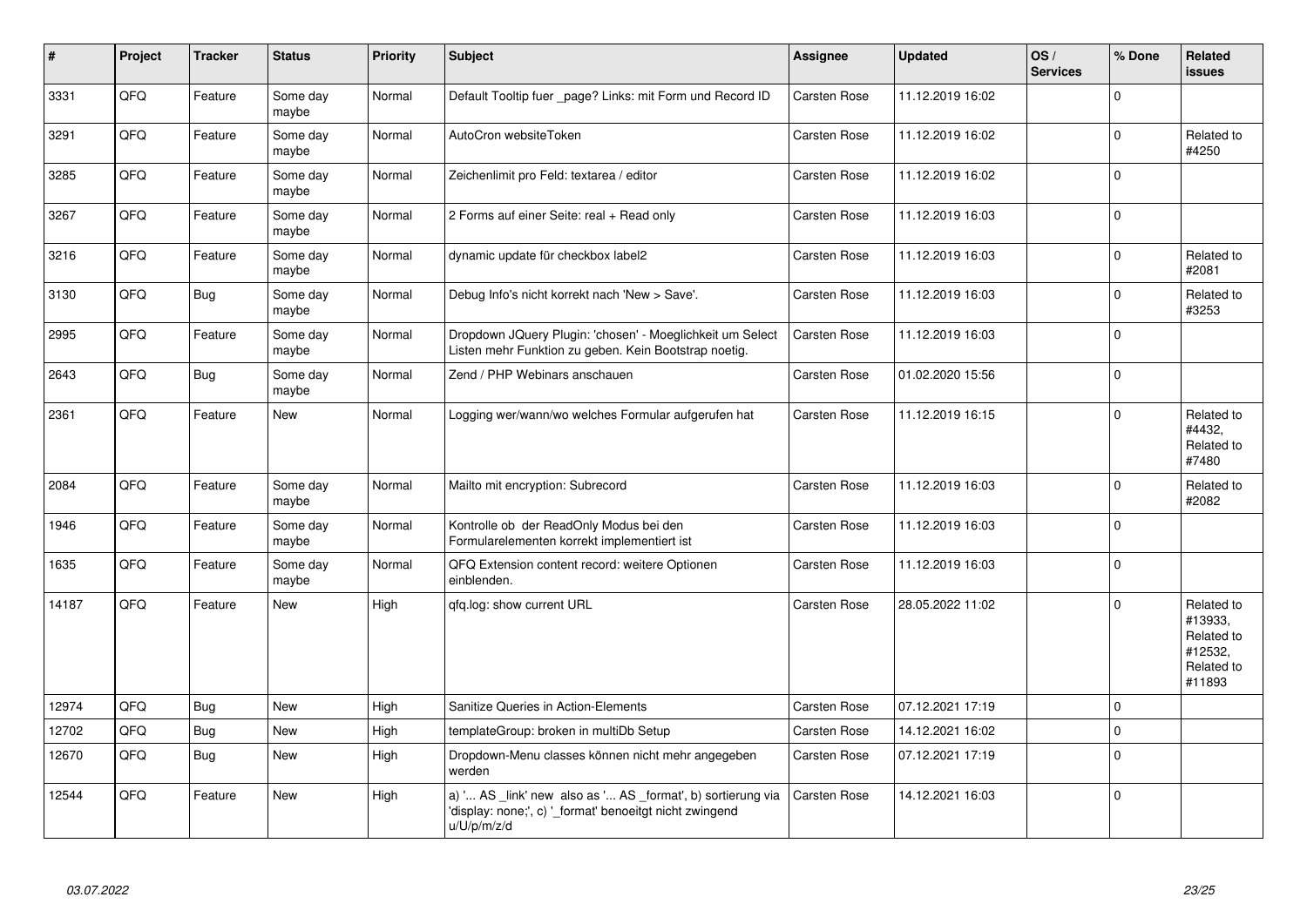| #     | Project | <b>Tracker</b> | <b>Status</b> | <b>Priority</b> | <b>Subject</b>                                                                          | <b>Assignee</b>     | <b>Updated</b>   | OS/<br><b>Services</b> | % Done      | Related<br><b>issues</b>                      |
|-------|---------|----------------|---------------|-----------------|-----------------------------------------------------------------------------------------|---------------------|------------------|------------------------|-------------|-----------------------------------------------|
| 12532 | QFQ     | Feature        | <b>New</b>    | High            | SIP-Parameter bei Seitenaufruf in Browser-Console<br>anzeigen                           | Carsten Rose        | 07.12.2021 17:19 |                        | $\Omega$    | Related to<br>#11893,<br>Related to<br>#14187 |
| 12513 | QFQ     | Bug            | <b>New</b>    | High            | Implement server side check of maxlength                                                | <b>Carsten Rose</b> | 07.12.2021 17:19 |                        | $\Omega$    |                                               |
| 12463 | QFQ     | <b>Bug</b>     | ToDo          | High            | QFQ Function: 'function' and 'sql' on same level - output of<br>sal is shown two times. | <b>Carsten Rose</b> | 15.12.2021 16:31 |                        | $\Omega$    |                                               |
| 12395 | QFQ     | <b>Bug</b>     | ToDo          | High            | QFQ Function: Result two times shown                                                    | <b>Carsten Rose</b> | 18.02.2022 08:59 |                        | $\Omega$    |                                               |
| 12186 | QFQ     | Feature        | <b>New</b>    | High            | TinyMCE Config für Objekte                                                              | <b>Carsten Rose</b> | 07.12.2021 17:19 |                        | $\Omega$    | <b>Blocks</b><br>#12632                       |
| 11893 | QFQ     | Feature        | <b>New</b>    | High            | Broken SIP: a) only report one time, b) only report in main<br>column                   | <b>Carsten Rose</b> | 12.05.2021 12:13 |                        | $\Omega$    | Related to<br>#12532,<br>Related to<br>#14187 |
| 10640 | QFQ     | Bug            | <b>New</b>    | High            | TypeAhead Tag: FE editierbar trotz readOnly                                             | <b>Carsten Rose</b> | 03.05.2021 21:12 |                        | $\Omega$    | Related to<br>#7795                           |
| 10508 | QFQ     | Bug            | <b>New</b>    | High            | Multi Form broken on Multi DB Instance                                                  | <b>Carsten Rose</b> | 03.05.2021 21:12 |                        | $\mathbf 0$ |                                               |
| 10506 | QFQ     | Bug            | <b>New</b>    | High            | Template Group broken on MultiDB instance                                               | <b>Carsten Rose</b> | 03.05.2021 21:12 |                        | $\Omega$    | Related to<br>#10505                          |
| 10081 | QFQ     | <b>Bug</b>     | New           | High            | Stale record lock after 'forbidden' character                                           | <b>Carsten Rose</b> | 03.05.2021 21:12 |                        | $\Omega$    | Related to<br>#10082.<br>Related to<br>#9789  |
| 9531  | QFQ     | <b>Bug</b>     | <b>New</b>    | High            | FE File: Dynamic Update / modeSql / required detected even   Carsten Rose<br>it not set |                     | 11.06.2021 20:32 |                        | $\Omega$    | Related to<br>#12398                          |
| 9347  | QFQ     | <b>Bug</b>     | <b>New</b>    | High            | FE.type=upload with dynamic show/hidden: required not<br>detected                       | <b>Carsten Rose</b> | 12.06.2021 10:40 |                        | $\Omega$    | Related to<br>#5305,<br>Related to<br>#12398  |
| 9121  | QFQ     | Bug            | Priorize      | High            | sip links have r and dblndexData set                                                    | <b>Carsten Rose</b> | 12.06.2021 10:41 |                        | $\Omega$    |                                               |
| 8962  | QFQ     | Feature        | <b>New</b>    | High            | allow for form fields with identical names                                              | <b>Carsten Rose</b> | 03.05.2021 21:14 |                        | $\Omega$    |                                               |
| 8668  | QFQ     | Bug            | <b>New</b>    | High            | Pill disabled: dyamic mode 'hidden' not respected - FE is still<br>required             | <b>Carsten Rose</b> | 03.05.2021 21:14 |                        | $\Omega$    |                                               |
| 8431  | QFQ     | <b>Bug</b>     | <b>New</b>    | High            | autocron.php with wrong path                                                            | <b>Carsten Rose</b> | 03.05.2021 21:14 |                        | $\Omega$    |                                               |
| 8204  | QFQ     | Feature        | Priorize      | High            | Position 'required mark'                                                                | <b>Carsten Rose</b> | 16.06.2021 13:44 |                        | $\mathbf 0$ |                                               |
| 8083  | QFQ     | Bug            | <b>New</b>    | High            | FormEditor: primary table list does not respect<br>'indexDb={{indexData:Y}}'            | <b>Carsten Rose</b> | 03.05.2021 21:14 |                        | $\Omega$    | Has<br>duplicate<br>#6678                     |